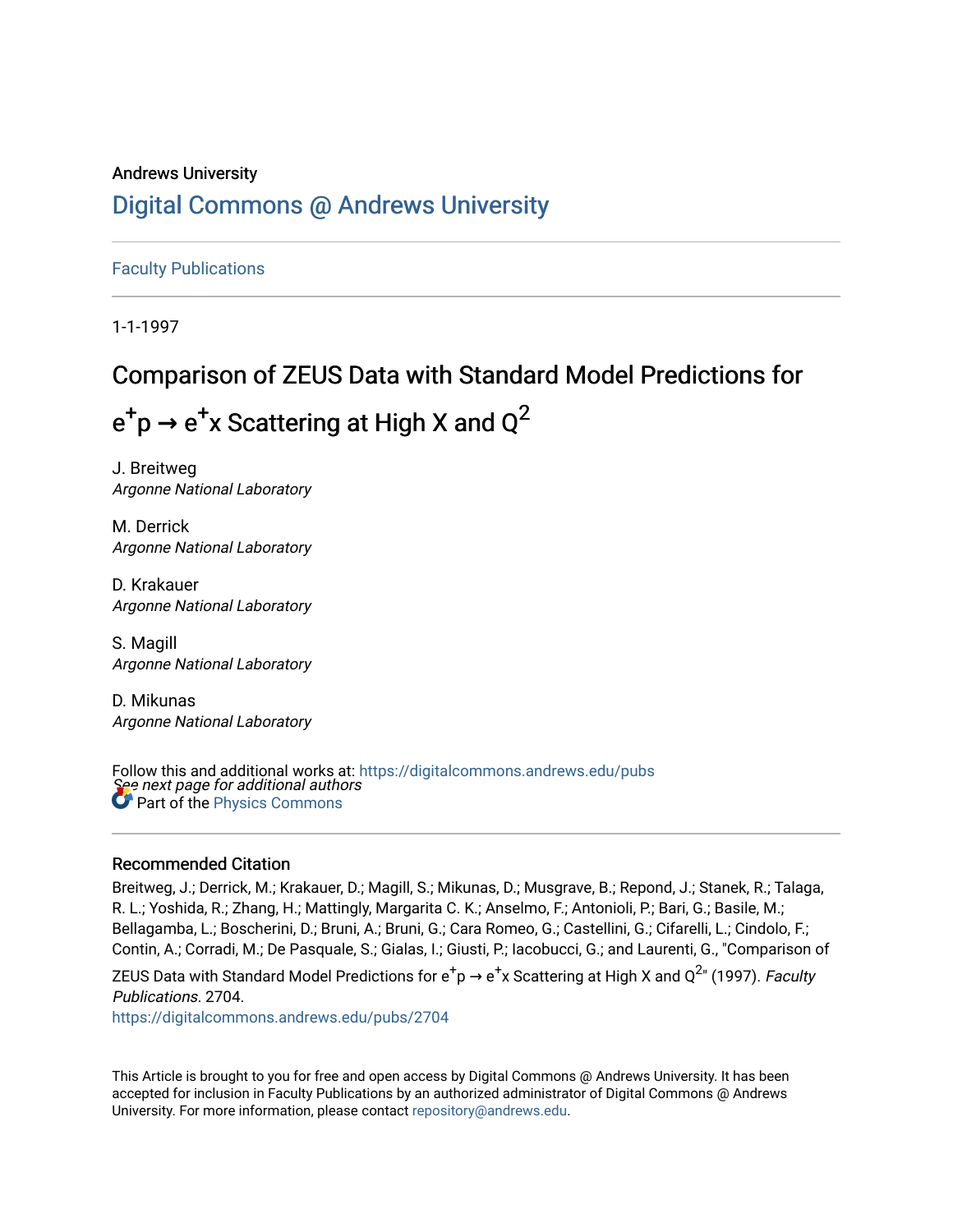# Authors

- J. Breitweg, M. Derrick, D. Krakauer, S. Magill, D. Mikunas, B. Musgrave, J. Repond, R. Stanek, R. L. Talaga,
- R. Yoshida, H. Zhang, Margarita C. K. Mattingly, F. Anselmo, P. Antonioli, G. Bari, M. Basile, L. Bellagamba,
- D. Boscherini, A. Bruni, G. Bruni, G. Cara Romeo, G. Castellini, L. Cifarelli, F. Cindolo, A. Contin, M. Corradi,
- S. De Pasquale, I. Gialas, P. Giusti, G. Iacobucci, and G. Laurenti

This article is available at Digital Commons @ Andrews University:<https://digitalcommons.andrews.edu/pubs/2704>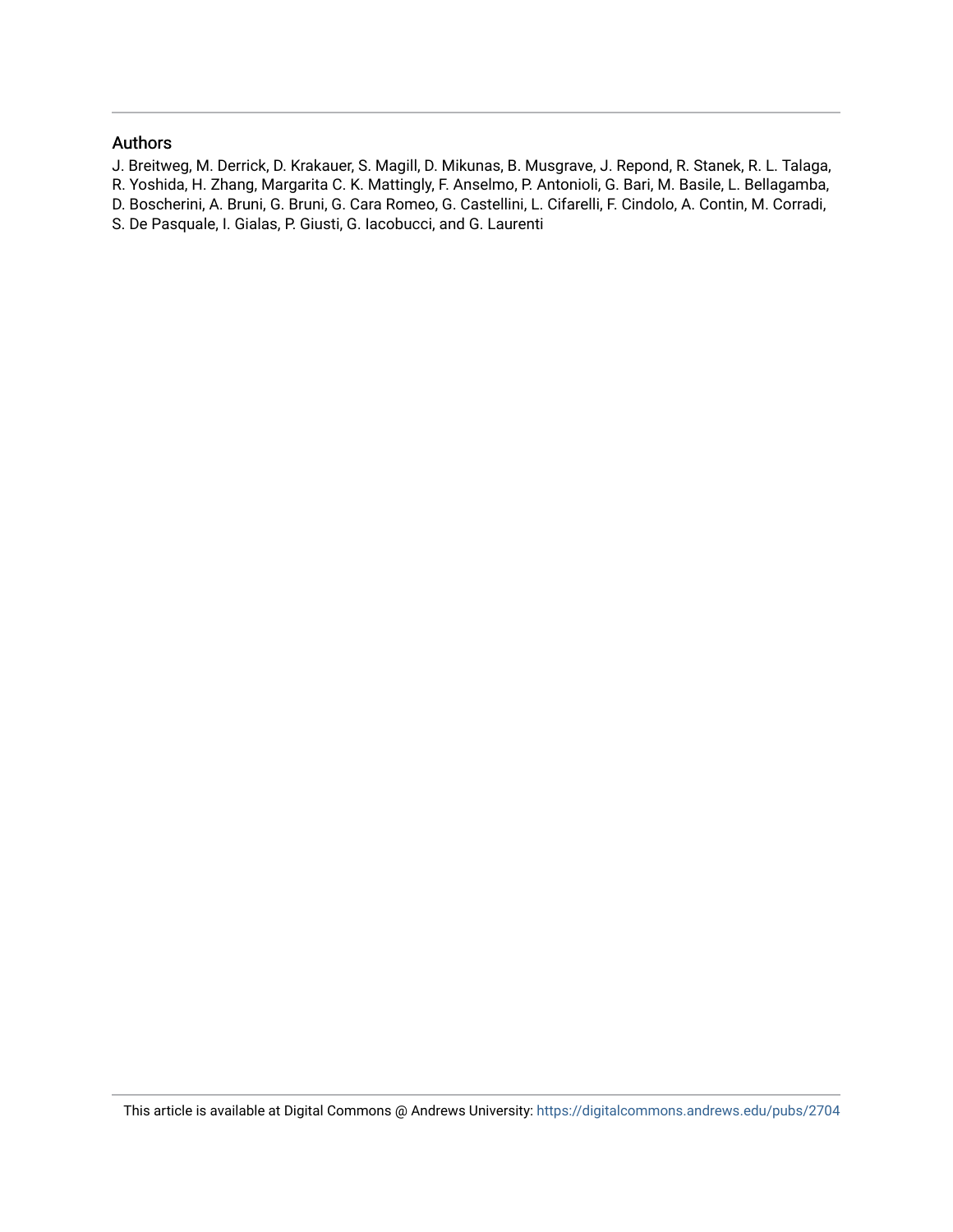# **Comparison of ZEUS data with standard model predictions for**  $e^{\frac{1}{t}}p \rightarrow e^{\frac{1}{t}}X$  **scattering at high** *x* **and**  $Q^2$

ZEUS Collaboration

J. Breitweg, M. Derrick, D. Krakauer, S. Magill, D. Mikunas, B. Musgrave, J. Repond, R. Stanek, R.L. Talaga, R. Yoshida, H. Zhang

Argonne National Laboratory, Argonne, IL 60439, USA <sup>p</sup>

#### M.C.K. Mattingly Andrews University, Berrien Springs, MI, USA

F. Anselmo, P. Antonioli, G. Bari, M. Basile, L. Bellagamba, D. Boscherini, A. Bruni, G. Bruni, G. Cara Romeo,

G. Castellini<sup>1</sup>, L. Cifarelli<sup>2</sup>, F. Cindolo, A. Contin, M. Corradi, S. De Pasquale, I. Gialas<sup>3</sup>, P. Giusti, G. Iacobucci,

G. Laurenti, G. Levi, A. Margotti, T. Massam, R. Nania, F. Palmonari, A. Pesci, A. Polini, G. Sartorelli, Y. Zamora Garcia4, A. Zichichi

University and INFN Bologna, I-40126 Bologna, Italy <sup>f</sup>

C. Amelung, A. Bornheim, I. Brock, K. Coböken, J. Crittenden, R. Deffner, M. Eckert, L. Feld<sup>5</sup>, M. Grothe, H. Hartmann, K. Heinloth, L. Heinz, E. Hilger, H.-P. Jakob, U.F. Katz, E. Paul, M. Pfeiffer, Ch. Rembser, J. Stamm, R. Wedemeyer<sup>6</sup> Physikalisches Institut der Universität Bonn, D-53115 Bonn, Germany c

D.S. Bailey, S. Campbell-Robson, W.N. Cottingham, B. Foster, R. Hall-Wilton, M.E. Hayes, G.P. Heath, H.F. Heath, D. Piccioni, D.G. Roff, R.J. Tapper H.H. Wills Physics Laboratory, University of Bristol, Bristol BS8 1TL, U.K. <sup>o</sup>

M. Arneodo7, R. Ayad, M. Capua, A. Garfagnini, L. Iannotti, M. Schioppa, G. Susinno Calabria University, Physics Department and INFN, Cosenza, Italy <sup>f</sup>

J.Y. Kim, J.H. Lee, I.T. Lim, M.Y. Pac<sup>8</sup> Chonnam National University, Kwangju, Korea <sup>h</sup>

A. Caldwell<sup>9</sup>, N. Cartiglia, Z. Jing, W. Liu, J.A. Parsons, S. Ritz<sup>10</sup>, S. Sampson, F. Sciulli, P.B. Straub, Q. Zhu Columbia University, Nevis Labs., Irvington on Hudson, N.Y. 10533, USA <sup>q</sup>

P. Borzemski, J. Chwastowski, A. Eskreys, Z. Jakubowski, M.B. Przybycien, M. Zachara, L. Zawiejski ´ Institute of Nuclear Physics, PL-30055 Cracow, Poland <sup>j</sup>

L. Adamczyk, B. Bednarek, K. Jeleń, D. Kisielewska, T. Kowalski, M. Przybycień, E. Rulikowska-Zarębska, L. Suszycki, J. Zajac

Faculty of Physics and Nuclear Techniques, Academy of Mining and Metallurgy, PL-30055 Cracow, Poland <sup>j</sup>

Z. Duliński, A. Kotański

Jagellonian University, Department of Physics, PL-30059 Cracow, Poland <sup>k</sup>

G. Abbiendi11, L.A.T. Bauerdick, U. Behrens, H. Beier, J.K. Bienlein, G. Cases, O. Deppe, K. Desler, G. Drews, D.J. Gilkinson, C. Glasman, P. Göttlicher, J. Große-Knetter, T. Haas, W. Hain, D. Hasell, H. Heßling, Y. Iga, K.F. Johnson<sup>12</sup>, M. Kasemann, W. Koch, U. Kötz, H. Kowalski, J. Labs, L. Lindemann, B. Löhr, M. Löwe<sup>13</sup>, J. Mainusch<sup>14</sup>, O. Manczak, J. Milewski, T. Monteiro<sup>15</sup>, J.S.T. Ng<sup>16</sup>, D. Notz, K. Ohrenberg<sup>14</sup>, I.H. Park<sup>16a</sup>, A. Pellegrino, F. Pelucchi, K. Piotrzkowski, M. Roco<sup>17</sup>, M. Rohde, J. Roldán, A.A. Savin, U. Schneekloth, W. Schulz<sup>18</sup>, F. Selonke, B. Surrow, E. Tassi, T. Voß<sup>19</sup>, D. Westphal, G. Wolf, U. Wollmer, C. Youngman, A.F. Zarnecki, W. Zeuner Deutsches Elektronen-Synchrotron DESY, D-22603 Hamburg, Germany

B.D. Burow, H.J. Grabosch, A. Meyer, S. Schlenstedt DESY-IfH Zeuthen, D-15738 Zeuthen, Germany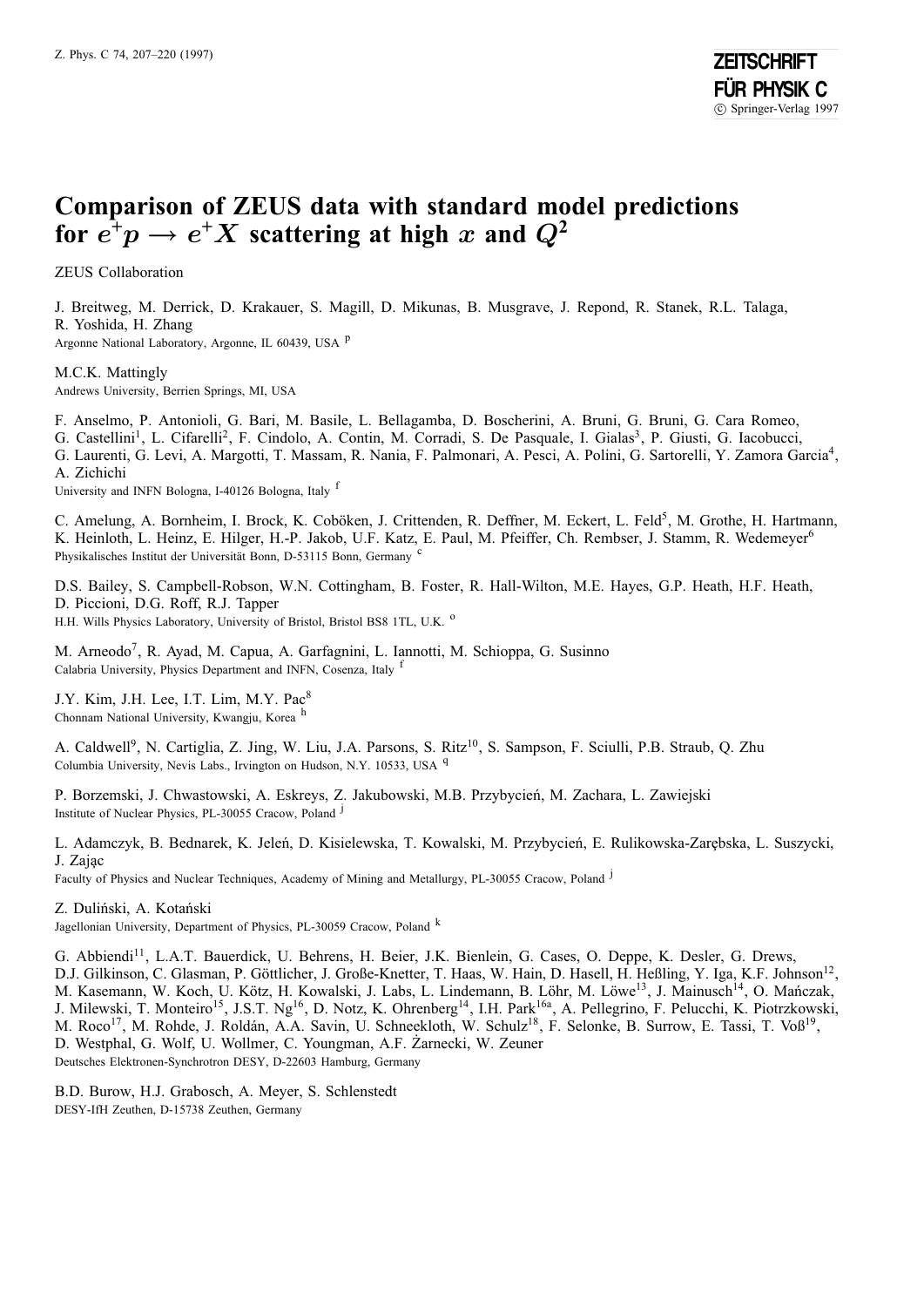208

G. Barbagli, E. Gallo, P. Pelfer University and INFN, Florence, Italy <sup>1</sup>

G. Maccarrone, L. Votano INFN, Laboratori Nazionali di Frascati, I-00044 Frascati, Italy <sup>f</sup>

A. Bamberger, S. Eisenhardt, P. Markun, T. Trefzger<sup>20</sup>, S. Wölfle Fakultät für Physik der Universität Freiburg i.Br., D-79104 Freiburg i.Br., Germany <sup>c</sup>

J.T. Bromley, N.H. Brook, P.J. Bussey, A.T. Doyle, D.H. Saxon, L.E. Sinclair, E. Strickland, M.L. Utley<sup>21</sup>, R. Waugh, A.S. Wilson Department of Physics and Astronomy, University of Glasgow, Glasgow G12 8OO, U.K. <sup>o</sup>

I. Bohnet, N. Gendner, U. Holm, A. Meyer-Larsen, H. Salehi, K. Wick Hamburg University, I. Institute of Experimental Physics, D-22761 Hamburg, Germany <sup>c</sup>

L.K. Gladilin<sup>22</sup>, R. Klanner, E. Lohrmann, G. Poelz, W. Schott<sup>23</sup>, F. Zetsche Hamburg University, II. Institute of Experimental Physics, D-22761 Hamburg, Germany <sup>c</sup>

T.C. Bacon, I. Butterworth, J.E. Cole, V.L. Harris, G. Howell, B.H.Y. Hung, L. Lamberti<sup>24</sup>, K.R. Long, D.B. Miller, N. Pavel, A. Prinias<sup>25</sup>, J.K. Sedgbeer, D. Sideris, A.F. Whitfield<sup>26</sup> Imperial College London, High Energy Nuclear Physics Group, London SW7, 3BZ, U.K. <sup>o</sup>

U. Mallik, S.M. Wang, J.T. Wu University of Iowa, Physics and Astronomy Department, Iowa City, USA <sup>p</sup>

P. Cloth, D. Filges Forschungszentrum Jülich, Institut für Kernphysik, D-52405 Jülich, Germany

S.H. An, S.B. Lee, S.W. Nam, H.S. Park, S.K. Park Korea University, Seoul 136-701, Korea <sup>h</sup>

F. Barreiro, J.P. Fernandez, R. Graciani, J.M. Hernández, L. Hervás, L. Labarga, M. Martinez, J. del Peso, J. Puga, J. Terron, J.F. de Trocóniz Universita Autónoma Madrid, Depto de Física Teóríca, E-28049 Madrid, Spain <sup>n</sup>

F. Corriveau, D.S. Hanna, J. Hartmann, L.W. Hung, J.N. Lim, W.N. Murray, A. Ochs, M. Riveline, D.G. Stairs, M. St-Laurent, R. Ullmann McGill University, Department of Physics, Montréal, Québec PQ H3A 2T8, Canada<sup>a</sup>, <sup>b</sup>

### T. Tsurugai

Meiji Gakuin University, Faculty of General Education, Yokohama 244, Japan

V. Bashkirov, B.A. Dolgoshein, A. Stifutkin Moscow Engineering Physics Institute, RU-115409 Mosocw, Russia <sup>l</sup>

G.L. Bashindzhagyan, P.F. Ermolov, Yu.A. Golubkov, V.D. Kobrin, I.A. Korzhavina, V.A. Kuzmin, O.Yu. Lukina, A.S. Proskuryakov, L.M. Shcheglova, A.N. Solomin, N.P. Zotov Moscow State University, Institute of Nuclear Physics, RU-119899 Moscow, Russia <sup>m</sup>

C. Bokel, M. Botje, N. Brümmer, F. Chlebana<sup>17</sup>, J. Engelen, M. de Kamps, P. Kooijman, A. Kruse, A. van Sighem, H. Tiecke, W. Verkerke, J. Vossebeld, M. Vreeswijk, L. Wiggers, E. de Wolf NIKHEF and University of Amsterdam, NL-1009 DB Amsterdam, Netherlands <sup>i</sup>

D. Acosta, B. Bylsma, L.S. Durkin, J. Gilmore, C.M. Ginsburg, C.L. Kim, T.Y. Ling, P. Nylander, T.A. Romanowski<sup>27</sup> Ohio State University, Physics Department, Columbus, OH 43210-1106, USA <sup>p</sup>

H.E. Blaikley, R.J. Cashmore, A.M. Cooper-Sarkar, R.C.E. Devenish, J.K. Edmonds, N. Harnew, M. Lancaster<sup>28</sup>. J.D. McFall, C. Nath, V.A. Noyes<sup>25</sup>, A. Quadt, J.R. Tickner, H. Uijterwaal, R. Walczak, D.S. Waters, T. Yip Department of Physics, University of Oxford, OX1 BNP, U.K. <sup>o</sup>

A. Bertolin, R. Brugnera, R. Carlin, F. Dal Corso, U. Dosselli, S. Limentani, M. Morandin, M. Posocco, L. Stanco, R. Stroili, C. Voci

Dipartimento di Fisica dell' Universita and INFN, I-35131 Padova, Italy <sup>f</sup>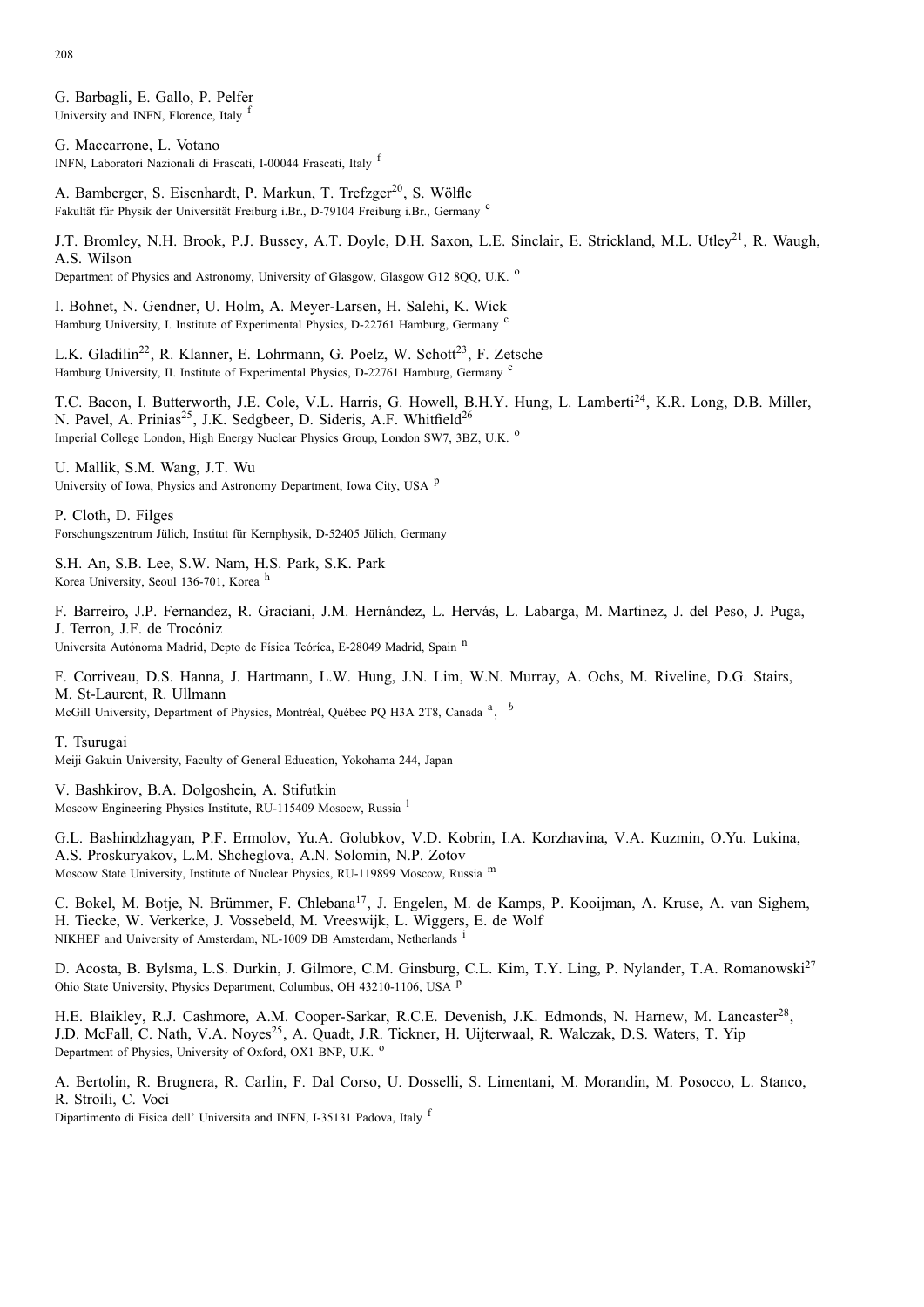J. Bulmahn, R.G. Feild<sup>29</sup>, B.Y. Oh, J.R. Okrasiński, J.J. Whitmore Pennsylvania State University, Department of Physics, University Park, PA 16802, USA <sup>q</sup>

G. Marini, A. Nigro Dipartimento di Fisica, Univ. 'La Sapienza' and INFN, I-00815Rome, Italy  $f$ 

J.C. Hart, N.A. McCubbin, T.P. Shah Rutherford Appleton Laboratory, Chilton, Didcot OX11 OQX U.K. <sup>o</sup>

E. Barberis<sup>28</sup>, T. Dubbs, C. Heusch, M. Van Hook, W. Lockman, J.T. Rahn, H.F.-W. Sadrozinski, A. Seiden, D.C. Williams University of California, Santa Cruz, CA 95046, USA <sup>p</sup>

O. Schwarzer, A.H. Walenta Fachbereich Physik der Universität-Gesamthochschule Siegen, D-57012 Siegen, Germany<sup>c</sup>

H. Abramowicz, G. Briskin, S. Dagan<sup>30</sup>, T. Doeker, S. Kananov, A. Levy<sup>31</sup> Raymond and Beverly Sackler Faculty of Exact Sciences, School of Physics, Tel-Aviv University, Tel-Aviv 69978, Israel <sup>e</sup>

T. Abe, J.I. Fleck<sup>32</sup>, M. Inuzuka, T. Ishii, M. Kuze, K. Nagano, M. Nakao, I. Suzuki, K. Tokushuku, K. Umemori, S. Yamada, Y. Yamazaki Institute for Nuclear Study, University of Tokyo, Tokyo 188, Japan <sup>g</sup>

R. Hamatsu, T. Hirose, K. Homma, S. Kitamura<sup>33</sup>, T. Matsushita, K. Yamauchi Tokyo Metropolitan University, Department of Physics, Tokyo 192-03, Japan <sup>g</sup>

R. Cirio, M. Costa, M.I. Ferrero, S. Maselli, V. Monaco, C. Peroni, M.C. Petrucci, R. Sacchi, A. Solano, A. Staiano Universita di Torino, Dipartimento di Fisica Sperimentale and INFN, I-10125 Torino, Italy <sup>1</sup>

#### M. Dardo

II Faculty of Sciences, Torino University and INFN - Alessandria, I-10125 Torino, Italy <sup>f</sup>

D.C. Bailey, M. Brkic, C.-P. Fagerstroem, G.F. Hartner, K.K. Joo, G.M. Levman, J.F. Martin, R.S. Orr, S. Polenz, C.R. Sampson, D. Simmons, R.J. Teuscher<sup>32</sup> University of Toronto, Department of Physics, Toronto ON M5S 1A7, Ontario, Canada <sup>a</sup>

J.M. Butterworth, C.D. Catterall, T.W. Jones, P.B. Kaziewicz, J.B. Lane, R.L. Saunders, J. Shulman, M.R. Sutton University College London, Physics and Astronomy Department, London WC1E 6BT, U.K. <sup>o</sup>

B. Lu, L.W. Mo

Virginia Polytechnic Institute and State University, Physics Dept., Blacksburg, VA 24061, USA <sup>q</sup>

J. Ciborowski, G. Grzelak<sup>34</sup>, M. Kasprzak, K. Muchorowski<sup>35</sup>, R.J. Nowak, J.M. Pawlak, R. Pawlak, T. Tymieniecka, A.K. Wróblewski, J.A. Zakrzewski

Warsaw University, Institute of Experimental Physics, PL-00681 Warsaw, Poland <sup>j</sup>

M. Adamus

Institute for Nuclear Studies, PL-00681 Warsaw, Poland <sup>j</sup>

C. Coldewey, Y. Eisenberg<sup>30</sup>, D. Hochman, U. Karshon<sup>30</sup>, D. Revel<sup>30</sup> Weizmann Institute, Nuclear Physics Department, Rehovot 76100, Israel <sup>d</sup>

W.F. Badgett, D. Chapin, R. Cross, S. Dasu, C. Foudas, R.J. Loveless, S. Mattingly, D.D. Reeder, W.H. Smith, A. Vaiciulis, M. Wodarczyk

University of Wisconsin, Department of Physics, Madison, WI 53706, USA P

S. Bhadra, W.R. Frisken, M. Khakzad, W.B. Schmidke York University, Department of Physics, North York, Ontario, Canada <sup>a</sup>

Received: 24 February 1997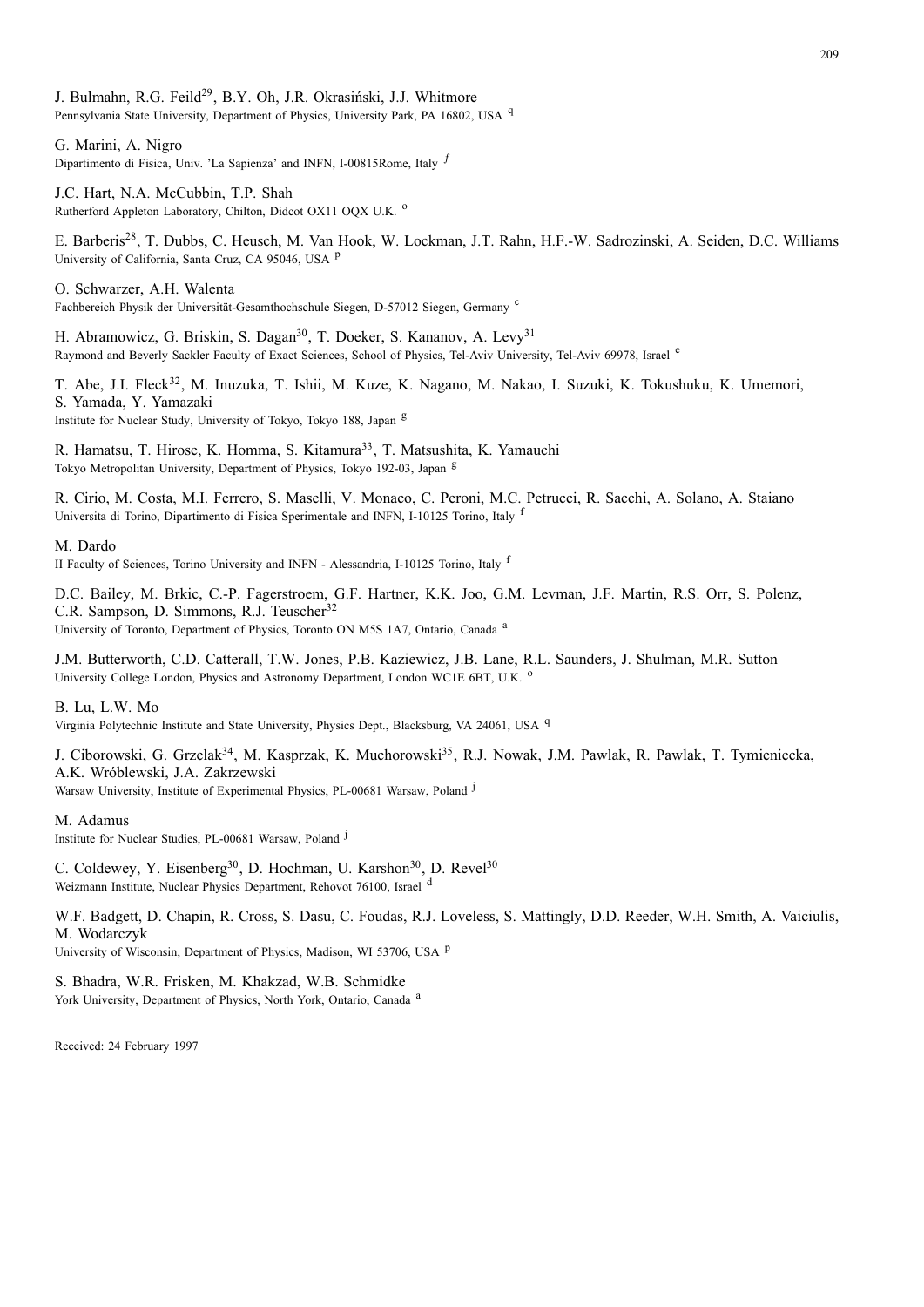<sup>&</sup>lt;sup>1</sup> also at IROE Florence, Italy

<sup>&</sup>lt;sup>2</sup> now at Univ. of Salerno and INFN Napoli, Italy

<sup>&</sup>lt;sup>3</sup> now at Univ. of Crete, Greece

supported by Worldlab, Lausanne, Switzerland

now OPAL

retired

also at University of Torino and Alexander von Humboldt Fellow

now at Dongshin University, Naju, Korea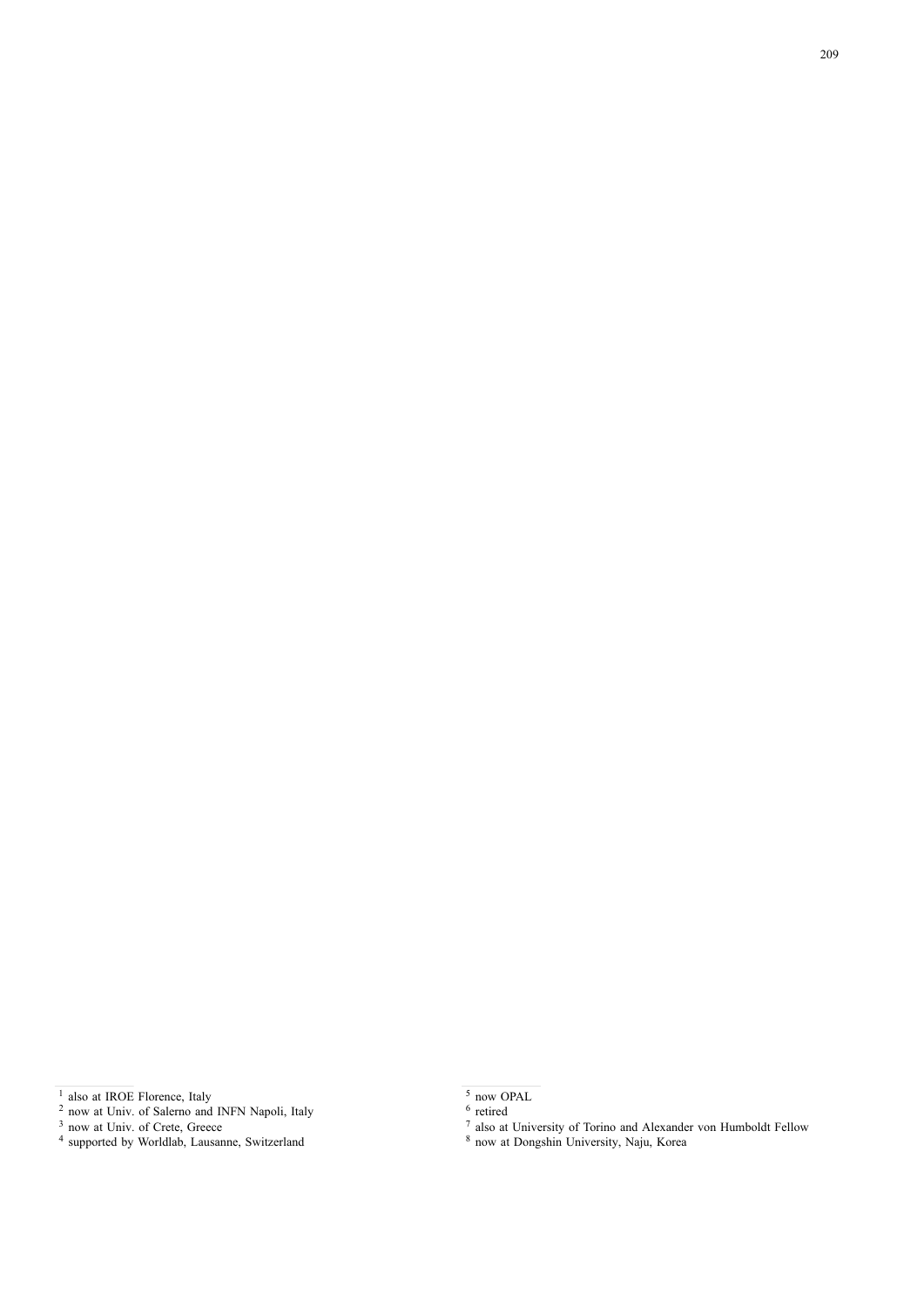**Abstract.** Using the ZEUS detector at HERA, we have studied the reaction  $e^+p \rightarrow e^+X$  for  $Q^2 > 5000 \text{ GeV}^2$  with a 20.1 pb−<sup>1</sup> data sample collected during the years 1994 to 1996. For  $Q^2$  below 15000 GeV<sup>2</sup>, the data are in good agreement with Standard Model expectations. For  $Q^2$  > 35000 GeV<sup>2</sup>, two events are observed while  $0.145 \pm 0.013$ events are expected. A statistical analysis of a large ensemble of simulated Standard Model experiments indicates that with probability 6.0%, an excess at least as unlikely as that

- <sup>13</sup> now at ALCATEL Mobile Communication GmbH, Stuttgart
- <sup>14</sup> now at DESY Computer Center
- <sup>15</sup> supported by European Community Program PRAXIS XXI
- <sup>16</sup> now at DESY-Group FDET
- 16a visitor from Kyungpook National University, Taegu, Korea, partially supported by DESY
- <sup>17</sup> now at Fermi National Accelerator Laboratory (FNAL), Batavia, IL, USA
- <sup>18</sup> now at Siemens A.G., Munich
- <sup>19</sup> now at NORCOM Infosystems, Hamburg
- <sup>20</sup> now at ATLAS Collaboration, Univ. of Munich
- <sup>21</sup> now at Clinical Operational Research Unit, University College, London
- <sup>22</sup> on leave from MSU, supported by the GIF, contract I-0444-176.07/95
- <sup>23</sup> now a self-employed consultant
- <sup>24</sup> supported by an EC fellowship
- <sup>25</sup> PPARC Post-doctoral Fellow
- <sup>26</sup> now at Conduit Communications Ltd., London, U.K.
- <sup>27</sup> now at Department of Energy, Washington
- <sup>28</sup> now at Lawrence Berkeley Laboratory, Berkeley
- <sup>29</sup> now at Yale University, New Haven, CT
- <sup>30</sup> supported by a MINERVA Fellowship
- <sup>31</sup> partially supported by DESY
- <sup>32</sup> now at CERN
- <sup>33</sup> present address: Tokyo Metropolitan College of Allied Medical Sciences, Tokyo 116, Japan
- <sup>34</sup> supported by the Polish State Committee for Scientific Research, grant No. 2P03B09308
- <sup>35</sup> supported by the Polish State Committee for Scientific Research, grant No. 2P03B09208
- <sup>a</sup> supported by the Natural Sciences and Engineering Research Council of Canada (NSERC)
- <sup>b</sup> supported by the FCAR of Québec, Canada

<sup>c</sup> supported by the German Federal Ministry for Education and Science, Research and Technology (BMBF), under contract numbers 057BN19P, 057FR19P, 057HH19P, 057HH29P, 057SI75I

<sup>d</sup> supported by the MINERVA Gesellschaft für Forschung GmbH, the German Israeli Foundation, and the U.S.-Israel Binational Science Foundation <sup>e</sup> supported by the German Israeli Foundation, and by the Israel Science Foundation

- <sup>f</sup> supported by the Italian National Institute for Nuclear Physics (INFN) <sup>g</sup> supported by the Japanese Ministry of Education, Science and Culture
- (the Monbusho) and its grants for Scientific Research

supported by the Korean Ministry of Education and Korea Science and Engineering Foundation

<sup>i</sup> supported by the Netherlands Foundation for Research on Matter (FOM) <sup>j</sup> supported by the Polish State Committee for Scientific Research, grant No. 115/E-343/SPUB/P03/120/96

<sup>k</sup> supported by the Polish State Committee for Scientific Research (grant No. 2 P03B 083 08) and Foundation for Polish-German Collaboration

partially supported by the German Federal Ministry for Education and Science, Research and Technology (BMBF)

m supported by the German Federal Ministry for Education and Science, Research and Technology (BMBF), and the Fund of Fundamental Research of Russian Ministry of Science and Education and by INTAS-Grant No. 93-63

supported by the Spanish Ministry of Education and Science through

observed would occur above *some*  $Q^2$  cut. For  $x > 0.55$  and  $y > 0.25$ , four events are observed where  $0.91 \pm 0.08$  events are expected. A statistical analysis of the two-dimensional distribution of the events in  $x$  and  $y$  yields a probability of 0.72% for the region  $x > 0.55$  and  $y > 0.25$  and a probability of 7.8% for the entire  $Q^2 > 5000 \,\text{GeV}^2$  data sample. The observed excess above Standard Model expectations is particularly interesting because it occurs in a previously unexplored kinematic region.

#### **1 Introduction**

Deep–inelastic scattering (DIS) of leptons on nucleons has been an important tool for understanding nucleon structure and many elements of the Standard Model, including both the electroweak interaction and quantum chromodynamics (QCD). At the HERA collider, DIS processes are being studied at a center of mass energy  $\sqrt{s}$  = 300 GeV and at  $Q<sup>2</sup>$  (the negative of the square of the four-momentum transfer) exceeding the squares of the weak vector boson masses. In this regime, lepton–nucleon scattering allows unique and sensitive tests of the Standard Model as well as of certain extensions to it [1].

This paper presents results from  $e^+p$  running with the ZEUS detector during the years 1994 to 1996, at proton and positron beam energies of  $E_p = 820 \text{ GeV}$  and  $E_e = 27.5$  GeV. With the integrated luminosity of 20.1 pb<sup>-1</sup> collected in this period, it has become possible to study the reaction  $e^+p \to e^+X$  in the region where the expected DIS cross section is in the subpicobarn range. This region of high  $Q^2$  and x (the Bjorken scaling variable) has never before been explored. The above reaction is understood to be a positron–quark collision with center–of–mass energy  $\sqrt{xs}$ . Initial cross section measurements by the ZEUS [2] and H1 [3] collaborations are in good agreement with Standard Model expectations for  $Q^2$  up to about  $10^4$  GeV<sup>2</sup>. In this paper, we report on a more sensitive search for deviations from Standard Model predictions in the region  $Q^2 > 5000 \,\text{GeV}^2$ .

#### **2 Neutral current deep–inelastic scattering**

The reaction studied is:

$$
e^+ + p \to e^+ + X \tag{1}
$$

where  $X$  represents the final state hadronic system. In the high  $Q^2$  regime, the Standard Model neutral current (NC) cross section for (1) depends on well–measured electroweak parameters and on the parton densities in the proton. Though the latter have not yet been measured at high  $Q^2$ , perturbative Quantum Chromodynamics (pQCD) predicts their values through evolution from high–precision measurements made at lower  $Q^2$  values.

- <sup>o</sup> supported by the Particle Physics and Astronomy Research Council
- <sup>p</sup> supported by the US Department of Energy
- <sup>q</sup> supported by the US National Science Foundation

<sup>9</sup> also at DESY and Alexander von Humboldt Fellow

<sup>&</sup>lt;sup>10</sup> Alfred P. Sloan Foundation Fellow

<sup>&</sup>lt;sup>11</sup> supported by an EC fellowship number ERBFMBICT 950172

<sup>&</sup>lt;sup>12</sup> visitor from Florida State University

funds provided by CICYT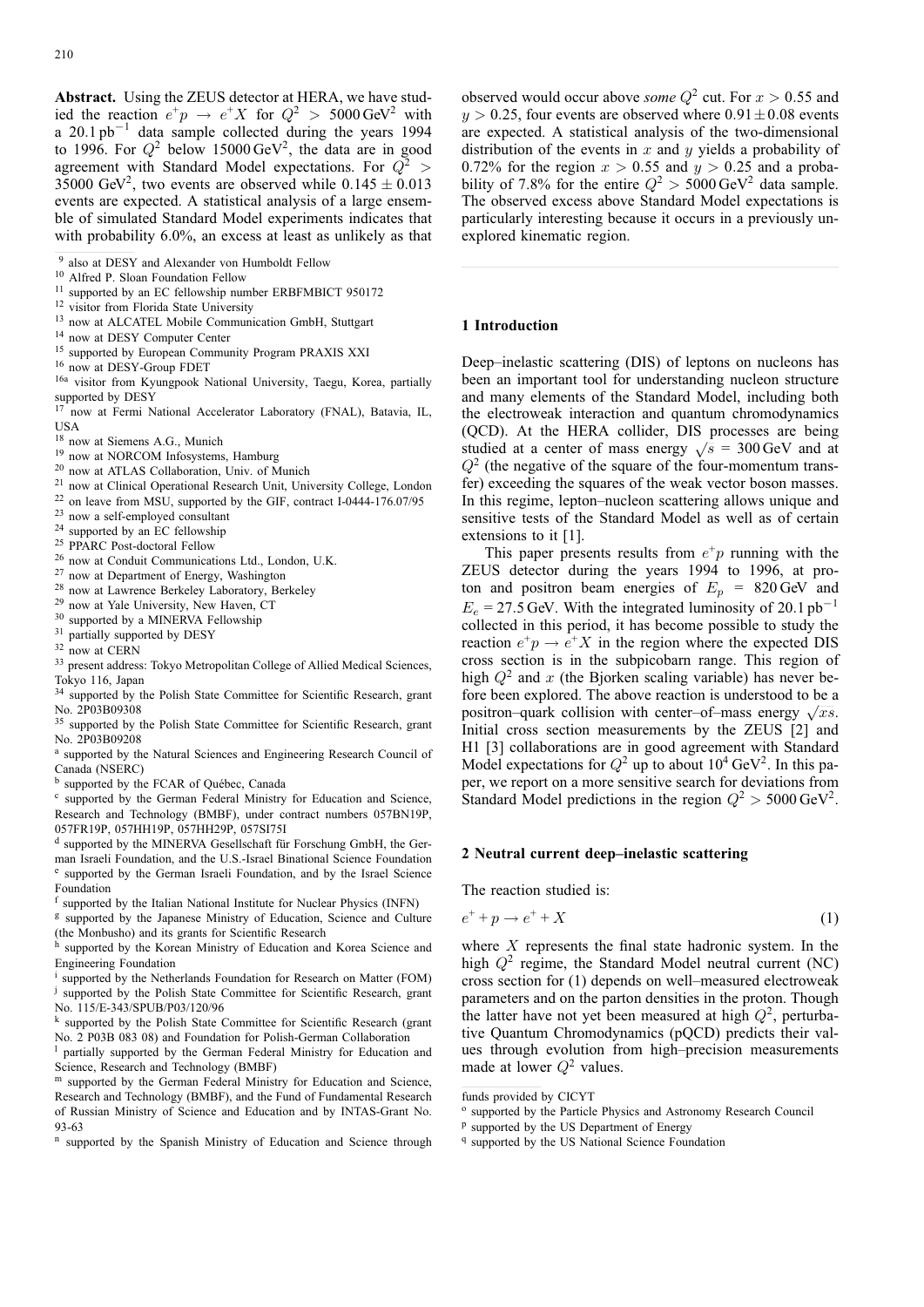The Born cross section [4] for the NC DIS reaction (1) with unpolarized beams is<sup>1</sup>

$$
\frac{d^2\sigma}{dx\ dQ^2} = \frac{2\pi\alpha^2}{xQ^4} \left\{ Y_+(y) \mathcal{F}_2(x, Q^2) -Y_-(y) x \mathcal{F}_3(x, Q^2) \right\},\tag{2}
$$

where  $\alpha$  is the electromagnetic coupling. The cross section is given in terms of  $Q^2$  and the DIS scaling variables x and  $y = Q^2/sx$ . In the region of large x and  $Q^2$  studied here, the parity–violating  $x\mathcal{F}_3$  term substantially reduces the  $e^+p$  cross section, while increasing the cross section for  $e^-p$  scattering (where the second term has positive sign). The explicit  $y$ –dependence, which is due to the helicity dependence of electroweak interactions, is contained in the functions

$$
Y_{\pm}(y) = 1 \pm (1 - y)^2 , \qquad (3)
$$

while the dependence on the quark structure of the proton, and on the  $Z^0$  propagator, is absorbed in the (positive) structure functions:

$$
\begin{pmatrix}\n\mathcal{F}_2(x, Q^2) \\
x\mathcal{F}_3(x, Q^2)\n\end{pmatrix} = x \sum_{q=\text{quarks}} \begin{pmatrix}\nC_2^q (Q^2) [q(x, Q^2) + \overline{q}(x, Q^2)] \\
C_3^q (Q^2) [q(x, Q^2) - \overline{q}(x, Q^2)]\n\end{pmatrix}
$$
\n(4)

written in terms of the quark densities in the proton ( $q =$  $u, d, c, s, t, b$  and the corresponding antiquark densities  $\overline{q}$ . For  $e^+p$  scattering, the  $Q^2$ -dependent coefficient functions,  $C_2^q$  and  $C_3^q$ , are given by:

$$
C_2^q(Q^2) = e_q^2 - 2e_q v_q v_e \chi_Z + (v_q^2 + a_q^2)(v_e^2 + a_e^2) \chi_Z^2
$$
  
\n
$$
C_3^q(Q^2) = -2e_q a_q a_e \chi_Z + (2v_q a_q)(2v_e a_e) \chi_Z^2
$$
\n(5)

with

$$
\chi_Z = \frac{1}{4\sin^2\theta_w \cos^2\theta_w} \frac{Q^2}{Q^2 + M_Z^2} \ . \tag{6}
$$

In (5) and (6),  $M_Z$  is the  $Z^0$  mass,  $e_q$  is the quark charge in units of the positron charge,  $v_q = (T_{3q} - 2e_q \sin^2 \theta_w)$  and  $a_q = T_{3q}$  are the vector and axial vector couplings of the quark to the  $Z^0$ ,  $v_e$  and  $a_e$  are the corresponding electron couplings,  $\theta_w$  is the weak mixing angle, and  $T_3$  is the third component of the weak isospin. All relevant electroweak parameters have been measured to high precision [6].

The QCD–evolved structure functions [7] of (4), evaluated at a given x at high  $Q^2$ , depend on quark and gluon densities in the proton measured at lower values of  $Q^2$  and higher values of x. At high  $x$ ,  $u$  quarks give the dominant contribution to the cross section because they have the largest density [8] and because  $e_u = 2/3$ . In addition, the antiquark  $(\bar{q})$  density is small [9].

Uncertainties in the Born-level  $e^+p$  DIS cross section predictions in this region of high x and  $Q^2$  are estimated to be about 6.5% (see Sect. 8), mainly due to uncertainties in the evolved quark densities.

It should be noted that an anomalously high cross section for the production of jets with high transverse energy in  $p\bar{p}$  collisions, as recently reported by the CDF collaboration [10], can be explained by adjusting the gluon density in the proton [11] (which raises the rate of gluon–quark collisions at high  $x$ ), rather than by adjusting quark densities. This variation of the gluon density, however, has only a small effect on the cross section predictions relevant to this paper (see Sect. 8).

#### **3 ZEUS detector and Monte Carlo simulation**

#### *3.1 Experimental setup*

A description of the ZEUS detector can be found in references [12, 13]. The primary components used in this analysis were the compensating uranium–scintillator calorimeter, the central tracking detector, and the luminosity detector.

The calorimeter [14] is divided into three parts, forward (FCAL) covering the polar angle<sup>2</sup> interval  $2.\overline{6\degree} < \theta < 37\degree$ , barrel (BCAL:  $37° < \theta < 129°$ ) and rear (RCAL:  $129° <$  $\theta$  < 176.1°). The calorimeters are subdivided into towers which each subtend solid angles from 0.006 to 0.04 steradians. Each tower is longitudinally segmented into an electromagnetic (EMC) section and two hadronic (HAC) sections (one in RCAL). Each HAC section consists of a single cell, while the EMC section of each tower is further subdivided transversely into four cells (two in RCAL). In test beam conditions, for particle energies up to 120 GeV, energy resolutions of  $\sigma_E/E=18\%/\sqrt{E(GeV)}$  for electrons and  $\sigma_E/E=35\%/\sqrt{E(\text{GeV})}$  for hadrons have been measured. The cell-to-cell variations in the energy calibration are approximately 2% for the EMC cells and 3% for HAC cells. The FCAL and BCAL energy scales are presently understood to an accuracy of 3%. The time resolution is below 1 ns for energy deposits greater than 4.5 GeV. The impact point of the scattered positron at the calorimeter, determined using pulse height sharing, has a resolution of about 1 cm.

In the physics analysis, only those calorimeter cells with energy deposits above thresholds of 60 MeV and 110 MeV for EMC and HAC cells respectively were used.

The central tracking chamber (CTD) [15] operates in a 1.43 T solenoidal magnetic field. It is a drift chamber consisting of 72 cylindrical layers, organized into 9 superlayers. A momentum measurement requires a track to pass through at least two superlayers, corresponding to a polar angle region of  $15° < \theta < 164°$ . The transverse momentum resolution is  $\sigma(p_t)/p_t = [0.005p_t(\text{GeV})] \oplus 0.016$  for full length tracks. For full length tracks with momenta  $p > 5$  GeV the vertex resolution is 0.1 cm in the transverse plane and 0.4 cm along Z.

Events were filtered online by a three–level trigger system [13]. The trigger criteria used in this analysis relied primarily on the energies measured in the calorimeter. The first level trigger decision was based on electromagnetic energy and total transverse energy  $(E_t)$ . The second level trigger rejected backgrounds (mostly  $p$ –gas interactions) for which

<sup>&</sup>lt;sup>1</sup> We neglect the contribution to the cross section (2) of the longitudinal structure function,  $\mathcal{F}_L$ , which we estimate from pQCD and the parton densities[5] to be less than 1% in the kinematic range under study

<sup>2</sup> The right-handed ZEUS coordinate system is centered on the nominal interaction point ( $Z = 0$ ) and defined with the Z axis pointing in the proton beam direction, and the horizontal  $X$  axis pointing towards the center of HERA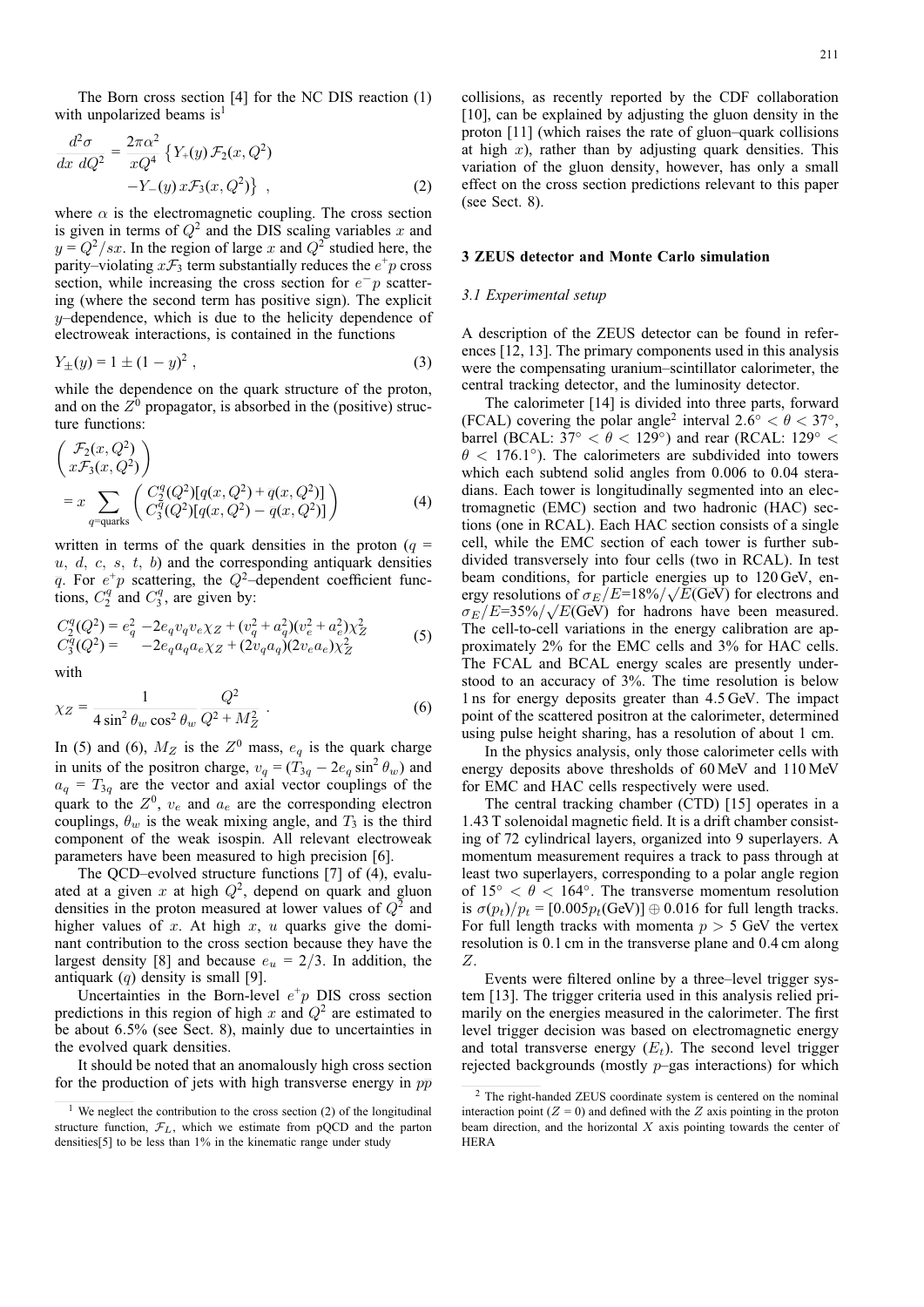the calorimeter timing was inconsistent with an ep interaction. In addition, the second level trigger applied increased  $E_t$  thresholds and also required a minimum value of  $E - p_Z$ (see Sect. 5), where  $E$  and  $p_Z$  are the summed energy and Z-component of the momentum measured in the calorimeter. The third level trigger applied more stringent timing cuts as well as increased energy and  $E - p_Z$  thresholds. In all cases, the requirements were less stringent than those imposed by the offline event selection.

The luminosity was measured by the rate of high energy photons from the process  $ep \rightarrow ep\gamma$  detected in a lead– scintillator calorimeter [16] located at  $Z = -107$  m. The uncertainty associated with luminosity measurements is addressed in Sect. 8.

#### *3.2 Monte Carlo simulation*

NC DIS events were simulated using the meps option of LEPTO [17] interfaced to HERACLES [18] via DJANGO [19] and the MRSA parton distribution set [20]. The event simulation included electroweak radiative corrections, leading order QCD effects and parton showers. Hadronization was simulated with  $JETSET$  [21].

Large samples of simulated photoproduction events[22] were used for background studies. Samples of both direct and resolved photoproduction events (including the production of  $c\bar{c}$  and bb pairs) were generated using both PYTHIA [21] and herwig [23]. Direct and resolved photoproduction of events with prompt photons were simulated with her-WIG. Production of  $W$  and  $Z$  bosons was studied using the EPVEC [24] generator. Finally, the processes  $\gamma \gamma \rightarrow e^+e^$ and  $\gamma\gamma \rightarrow \tau^+\tau^-$  were simulated using ZLPAIR [25].

All MC events were passed through a GEANT [26] based simulation of the ZEUS detector and trigger, and analyzed with the same reconstruction and offline selection procedures as the data.

# **4 Positron identification and event kinematics**

A key signature of high  $Q^2 e^+p \rightarrow e^+X$  events is an isolated high transverse momentum positron. In order to identify and reconstruct this positron, while rejecting events in which other final state particles mimic a positron, an algorithm was used which combines calorimeter and CTD information.

In a first step, the calorimeter cells are clustered by joining each cell to the highest energy cell among its adjacent neighbours. All clusters are evaluated as positron candidates. The cluster energy,  $E_{\text{clu}}$ , is the sum of the cell energies belonging to the cluster. The cluster angle,  $\theta_{\text{clu}}$ , is set equal to the polar angle obtained by joining the energy-weighted mean position of the cluster with the event vertex obtained from the tracks measured with the CTD. For candidates with polar angle<sup>3</sup> within the CTD acceptance ( $\theta_{\rm ch} > 17.2^{\circ}$ ), a matching track is required. A track is considered to match if the distance of closest approach (DCA) between the extrapolation of the track into the calorimeter and the position

of the cluster center is less than 10 cm, where the r. m. s. resolution on the DCA is 1.8 cm.

In the second step, several quantities,  $\xi_i$ , are calculated for each positron candidate: the fraction of the cluster energy in the HAC sections of the calorimeter, the parameters related to lateral energy profiles, and the total energy  $(E_{cone})$ in all calorimeter cells not associated with the cluster but lying within an  $\eta$ ,  $\phi$  (pseudorapidity, azimuth) cone of radius 0.8 centered on the cluster. If a matching track is present, we also evaluate the polar and azimuthal angle differences between the track and the cluster position, and the quantity  $1/E_{\text{clu}} - 1/P_{\text{trk}}$ , where  $P_{\text{trk}}$  is the track momentum.

Finally, we transform each  $\xi_i$  into a quality factor  $Q(\xi_i)$ . Candidates are accepted as positrons if the product of the  $Q(\xi_i)$  exceeds a threshold determined from Monte Carlo studies. The efficiency for finding positrons in a neutral current DIS sample with  $Q^2 > 5000 \text{ GeV}^2$  is 91%. In accepted events, the positron energy,  $E'_e$ , is set equal to the cluster energy,  $E_{\text{clu}}$ , and the positron angle,  $\theta_e$ , is set equal to  $\theta_{\text{clu}}$ . The resolution in  $\theta_e$  is typically better than 0.3°.

For each event with an accepted positron, the following global event quantities were calculated from the energy deposits in the calorimeter:

$$
p_t = \sqrt{\left(\sum_i p_X^i\right)^2 + \left(\sum_i p_Y^i\right)^2},
$$
  
\n
$$
E - pz = \sum_i \left(E^i - p_Z^i\right),
$$
  
\n
$$
E_t = \sum_i \sqrt{(p_X^i)^2 + (p_Y^i)^2},
$$
  
\n
$$
(p_t)_{\text{had}} = \sqrt{\left(\sum_i' p_X^i\right)^2 + \left(\sum_i' p_Y^i\right)^2},
$$
  
\n
$$
(E - pz)_{\text{had}} = \sum_i' \left(E^i - p_Z^i\right),
$$
\n(7)

where the sums run over all calorimeter cells with energy deposits above threshold and the  $p^i$  are the momenta assigned to each calorimeter cell (calculated assuming zero mass with the direction obtained from the cell center and the measured vertex position). The primed sums exclude the cells associated with the positron.

To describe the hadronic system, we use the angle,  $\gamma_{\rm raw}$ , and energy,  $E_q$ , defined as

$$
\cos \gamma_{\text{raw}} = \frac{(p_t)_{\text{had}}^2 - (E - p_Z)_{\text{had}}^2}{(p_t)_{\text{had}}^2 + (E - p_Z)_{\text{had}}^2} \quad \text{and}
$$

$$
E_q = \frac{(p_t)_{\text{had}}}{\sin \gamma_{\text{raw}}} \tag{8}
$$

Resolution effects and systematic shifts of  $\gamma_{\text{raw}}$  have been studied with MC simulations. The reconstructed  $\gamma_{\text{raw}}$  is systematically higher than the generated value by about 2.7◦. To remove this bias, we compute a corrected value,  $\gamma$ , which depends on  $\gamma_{\text{raw}}$  and  $\theta_e$ . The r.m.s. resolution of  $\gamma$  is about 2.5° for  $x > 0.55$  and  $Q^2 > 5000 \,\text{GeV}^2$ .

In the quark–parton model, for a perfect detector,  $\gamma$  and  $E_q$  are interpreted as the scattering angle and energy of the massless quark q in the reaction  $eq \rightarrow eq$ .

<sup>&</sup>lt;sup>3</sup> We do not consider candidates with  $\theta_{\text{clu}} > 164^\circ$  (which are also beyond the CTD acceptance limit), since they correspond to  $Q^2$  values below the range of this analysis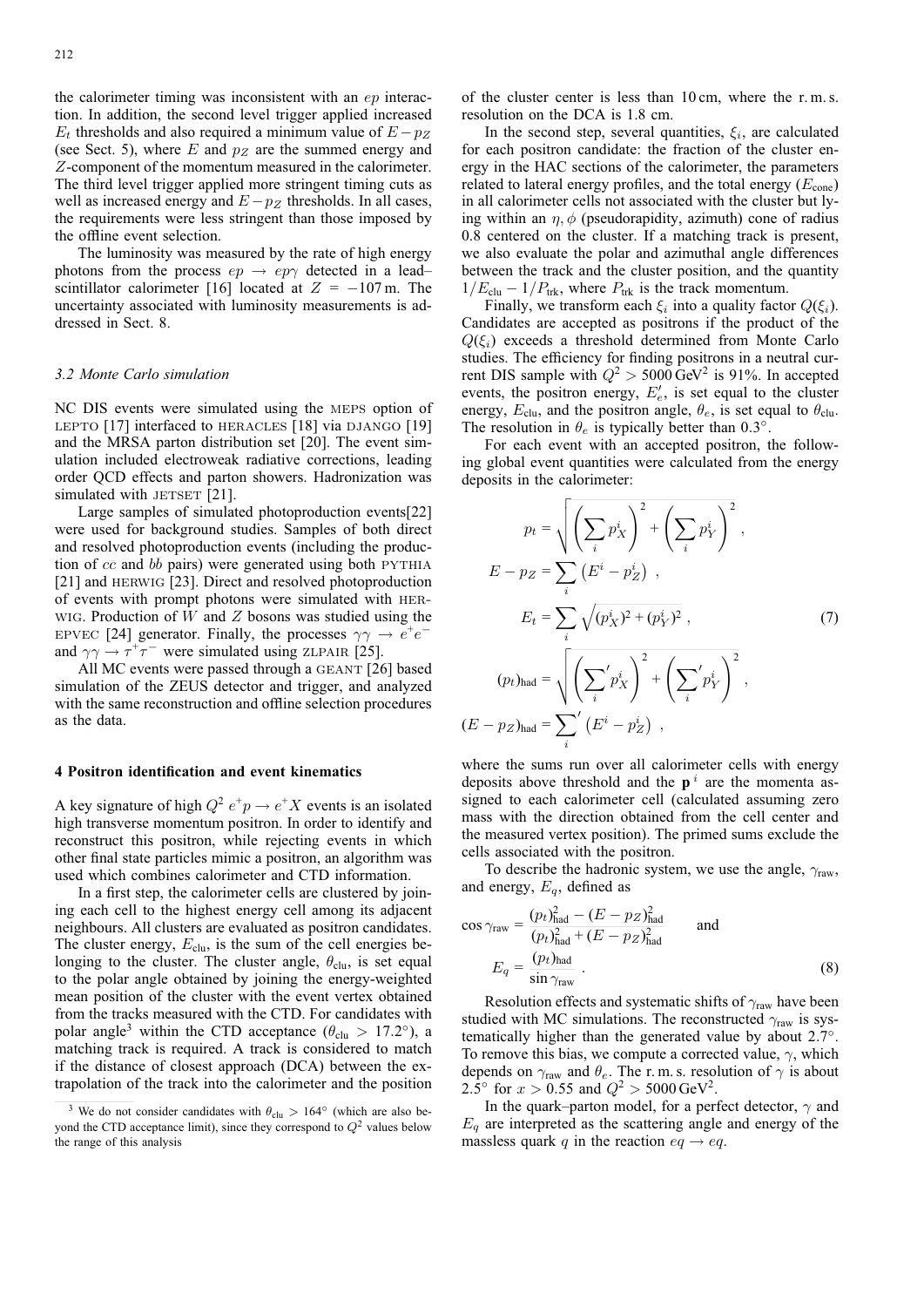At a given value of  $s$ , the kinematic variables  $(x, y, z)$  and  $(Q<sup>2</sup>)$  can be reconstructed from any two of the four measured quantities:  $E'_e$ ,  $\theta_e$ ,  $E_q$ , and  $\gamma$ . Different combinations have been used by the HERA experiments. At high x and  $Q^2$ where the calorimeter energy resolution functions are narrow, the dominant uncertainties in energy measurements are due to systematic effects such as energy loss in inactive material in front of the calorimeter, nonuniformities and nonlinearities in the calorimeter response, longitudinal energy leakages, and energy carried away by neutrinos and muons. For the hadronic system, the raw measured energies are typically 15% less than the true energies. For positrons, the raw measured energies are typically 4% less than the true values.

We choose the double–angle method [27] because it is least sensitive to uncertainties in the energy measurement. In this scheme, the kinematic variables are obtained from  $\theta_e$ and  $\gamma$  as follows:

$$
x_{DA} = \frac{E_e}{E_p} \frac{\sin \gamma}{(1 - \cos \gamma)} \frac{\sin \theta_e}{(1 - \cos \theta_e)},
$$
  
\n
$$
y_{DA} = \frac{\sin \theta_e (1 - \cos \gamma)}{\sin \gamma + \sin \theta_e - \sin(\gamma + \theta_e)},
$$
  
\n
$$
Q_{DA}^2 = s x_{DA} y_{DA}.
$$
\n(9)

For  $y > 0.25$  and  $x > 0.45$ , the resolution in  $x_{DA}$  is 9%; it improves to 6% for  $y > 0.5$ . The resolution in  $Q_{DA}^2$  is typically 5% at large  $x$  and  $y$ .

For selected events with high x and high  $Q^2$  we also present the kinematic variables calculated from the scattered positron energy  $E_e'$  and angle  $\theta_e$  using the equations:

$$
x_e = \frac{E_e}{E_p} \frac{E'_e (1 + \cos \theta_e)}{2E_e - E'_e (1 - \cos \theta_e)},
$$
  
\n
$$
y_e = 1 - \frac{E'_e}{2E_e} (1 - \cos \theta_e),
$$
  
\n
$$
Q_e^2 = s \ x_e \ y_e .
$$
\n(10)

We apply a test-beam based correction to  $E_e'$  to account for energy loss in inactive material and nonuniformities of the calorimeter response.

#### **5 Event selection**

Important characteristics of reaction (1) that distinguish it from background processes include (i) the presence of an energetic isolated positron, (ii)  $p_t$  balance, and (iii)  $E-p_Z \approx$  $2E_e = 55$  GeV. In addition, at large  $Q^2$ , the transverse energy  $E_t$  typically exceeds 100 GeV.

About  $10^6$  events were accepted by the trigger requirements described in Sect. 3.1. The offline event selection criteria are described below.

**–** <sup>E</sup> <sup>−</sup> <sup>p</sup><sup>Z</sup>

The net  $E - p_Z$  as measured in the calorimeter is required to be in the range  $40 \,\text{GeV} < E - p_Z < 70 \,\text{GeV}$ (44 GeV  $\langle E - p_Z \langle 70 \text{ GeV} \rangle$  for  $\theta_e > 17.2^\circ$  ( $\theta_e <$ 17.2<sup>°</sup>). The lower cut rejects backgrounds such as photoproduction or  $e^+p \rightarrow e^+X$  events with a hard initial state photon, for which energy escapes through the rear beam hole (see below). The 70 GeV cut removes a small



**Fig. 1.** The distribution of the event sample in  $x<sub>DA</sub>$  and  $y<sub>DA</sub>$ . The *solid lines* indicate constant values of  $Q_{DA}^2 = x_{DA} y_{DA} s$  for  $Q_{DA}^2 = 5000, 10000, 20000$ and  $40000 \,\mathrm{GeV}^2$ 

number of events with a misreconstructed vertex position.

**–** *Longitudinal vertex position*

The event vertex reconstructed from CTD tracks must have a Z position  $(Z_{\text{vtx}})$  within 50 cm of the nominal interaction point. The  $Z_{\text{vtx}}$  distribution of the data is roughly Gaussian with  $\langle Z_{\text{vtx}} \rangle = -2 \text{ cm}$ . The r.m.s. spread in  $Z_{\text{vtx}}$ , 12 cm, is largely due to the length of the proton beam bunches.

**–** *Positron requirements*

An isolated positron candidate with energy  $E'_e > 20$  GeV and  $E_{\text{cone}} < 5$  GeV must be found by the algorithm described in Sect. 4. Additional requirements depend on the polar angle of the positron:

For  $\theta_e > 17.2^\circ$ , where the positron candidates are within the CTD acceptance, a matching track with momentum above 2 GeV is required. For  $\theta_e$  < 17.2°, where the positron either misses the CTD altogether or is on the edge of the CTD acceptance, the number of fake positron candidates is large. These have a sharply falling transverse momentum spectrum. To reduce this background, we require positron candidates in this angular range to have transverse momenta above 30 GeV.

To remove Compton scattering events  $(ep \rightarrow e\gamma X)$ , we reject any event which has two isolated electromagnetic clusters in the calorimeter, each with  $E_{\text{clu}} > 8$  GeV and  $E_{\text{cone}} < 2$  GeV.

**–** *Momentum transfer*

We require  $Q_{DA}^2$  to exceed 5000 GeV<sup>2</sup>.

The overall selection efficiency, estimated using Monte Carlo NC events generated with  $\dot{Q}^2 > 5000 \,\text{GeV}^2$ , is 81%. For the 191 events which pass all cuts, the mean measured  $E - p_Z$  is 51.9 GeV with an r.m.s. width of 4.2 GeV, in good agreement with the Monte Carlo  $e^+p$  NC simulation which predicts a mean of 51.8 GeV and a r. m. s. of 4.0 GeV. While no cut was applied to the net transverse momentum  $(p_t)$ , the surviving events have a mean  $p_t$  of 7.5 GeV, again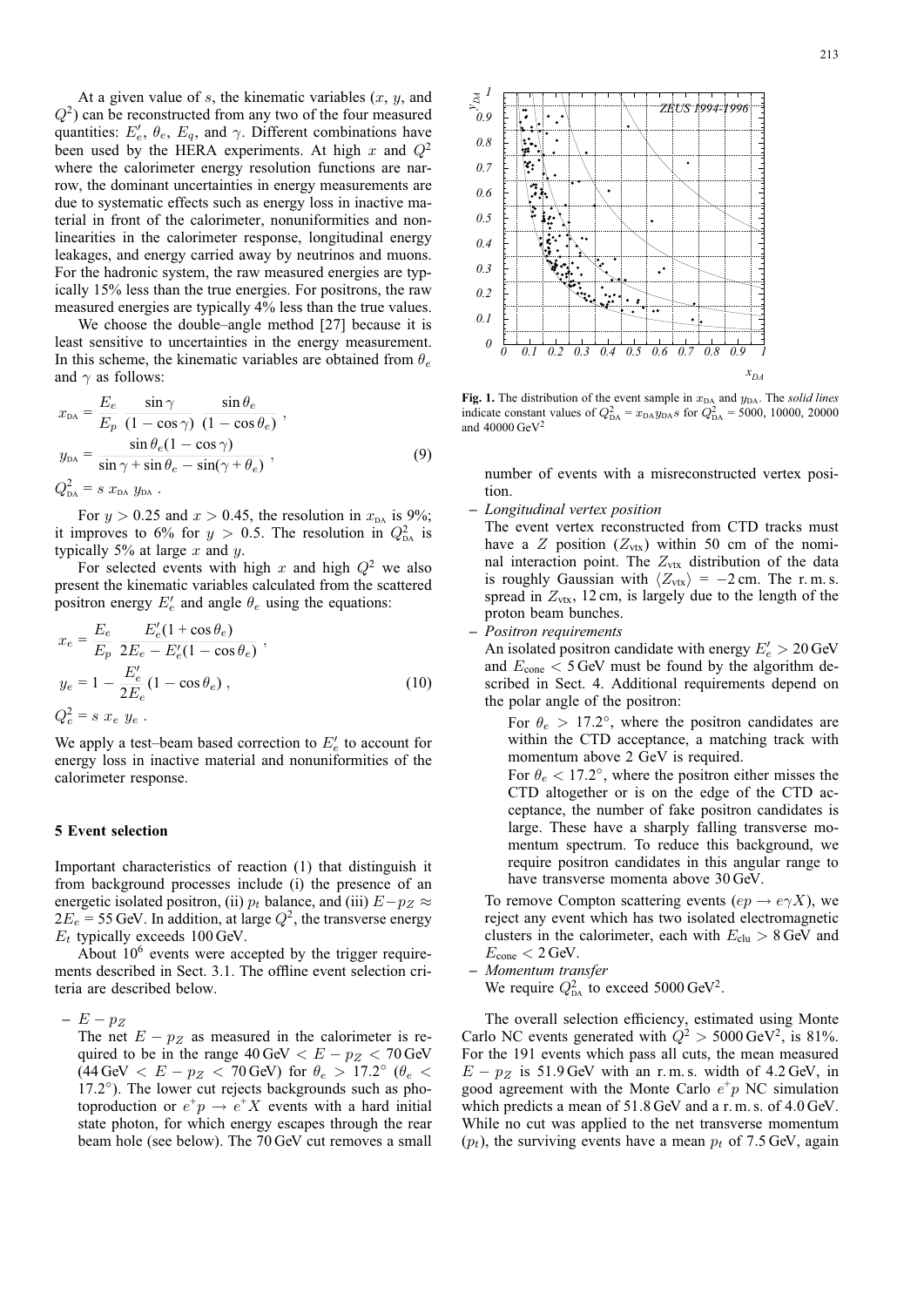| ZEUS 1994-1996                                    |      |       |       |       |        |        |        |        |        |
|---------------------------------------------------|------|-------|-------|-------|--------|--------|--------|--------|--------|
| $x_{\overline{r}}^{\overline{\min}}$<br><b>DA</b> | 0.05 | 0.15  | 0.25  | 0.35  | 0.45   | 0.55   | 0.65   | 0.75   | 0.85   |
| $x_{\text{DA}}^{\text{max}}$                      | 0.15 | 0.25  | 0.35  | 0.45  | 0.55   | 0.65   | 0.75   | 0.85   | 0.95   |
| $0.95 < y_{DA} < 1.00$                            | 0.15 | 0.015 | 0.033 | 0.013 | 0.0055 | 0.0015 | 0.0012 |        |        |
|                                                   |      |       |       |       |        |        |        |        |        |
| $0.85 < y_{DA} < 0.95$                            | 8.8  | 1.2   | 0.32  | 0.10  | 0.028  | 0.01   | 0.0034 |        |        |
|                                                   | 9    | 3     |       |       | 1      |        |        |        |        |
| $0.75 < y_{DA} < 0.85$                            | 12   | 2.5   | 0.50  | 0.15  | 0.050  | 0.011  | 0.0039 |        |        |
|                                                   | 16   | 4     | 1     |       |        |        |        |        |        |
| $0.65 < y_{DA} < 0.75$                            | 13   | 3.7   | 0.86  | 0.26  | 0.082  | 0.022  | 0.0054 | 0.0020 |        |
|                                                   | 10   | 3     |       |       |        |        |        |        |        |
| $0.55 < y_{DA} < 0.65$                            | 15   | 6.1   | 1.65  | 0.46  | 0.15   | 0.046  | 0.0090 | 0.0024 |        |
|                                                   | 12   | 3     | 3     | 1     |        |        |        |        |        |
| $0.45 < y_{DA} < 0.55$                            | 12   | 11    | 2.5   | 0.85  | 0.28   | 0.084  | 0.0208 | 0.0032 |        |
|                                                   | 6    | 13    | 1     |       |        | 1      |        |        |        |
| $0.35 < y_{DA} < 0.45$                            | 4.6  | 18    | 5.5   | 1.75  | 0.52   | 0.16   | 0.0403 | 0.0093 |        |
|                                                   | 3    | 17    | 6     |       |        |        |        |        |        |
| $0.25 < y_{DA} < 0.35$                            |      | 18    | 11    | 3.74  | 1.19   | 0.34   | 0.1104 | 0.0175 | 0.0066 |
|                                                   |      | 23    | 6     | 7     | 1      | 2      |        |        |        |
| $0.15 < y_{DA} < 0.25$                            |      | 2.2   | 14    | 9.6   | 3.32   | 1.2    | 0.2784 | 0.0717 | 0.0077 |
|                                                   |      | 1     | 15    | 10    | 3      |        |        |        |        |
| $0.05 < y_{DA} < 0.15$                            |      |       |       | 1.3   | 2.14   | 1.6    | 0.9052 | 0.3022 | 0.1216 |
|                                                   |      |       |       | 1     | 3      | 2      | 1      | 1      |        |



**Fig. 2.** The  $x_{DA}$  distribution of the observed events with the cuts shown (*full dots*), compared to the Standard Model  $e^+p$  NC expectation (*histogram*). The error bars on the data points are obtained from the square root of the number of events in the bin

in good agreement with the  $e^+p$  NC Monte Carlo prediction of 7.1 GeV.

### **6 Data and expectations at large** *x* **and** *Q***<sup>2</sup>**

Figure 1 shows the distribution in the  $(x_{DA}, y_{DA})$  plane of the 191 events satisfying the selection criteria. In Table 1, the numbers of observed events are compared with the Standard Model expectations in bins of  $x_{DA}$  and  $y_{DA}$ . In general, the agreement between the data and the Standard Model expectations is good. However, five events, in four  $(x_{DA}, y_{DA})$ bins occur at high  $x_{DA}$  and  $Q_{DA}^2$  where the expected numbers of events are small. Four lie in the region  $x_{DA} > 0.55$ 



**Fig. 3.** The  $Q_{DA}^2$  distribution of the observed events (*full dots*), compared to the Standard Model e+p NC expectation (*histogram*). The error bars on the data points are obtained from the square root of the number of events in the bin

and  $y_{DA} > 0.25$ , while the fifth has  $x_{DA} = 0.48$  and a very high  $Q_{DA}^2$ . These five events are selected for more detailed discussion below.

Figures 2 and 3 show the  $x_{DA}$  (for  $y_{DA} > 0.25$ ) and  $Q_{DA}^2$ distributions of the final event sample. In both figures, the  $e^+p$  NC prediction for the same integrated luminosity is superimposed as a solid histogram. Again, the agreement with the Standard Model is good at lower values of  $x_{DA}$  and  $Q_{DA}^2$ , but an excess is observed at high  $x_{DA}$  and at high  $Q_{DA}^2$ .

Table 2 shows the kinematic variables, before applying the corrections discussed in Sect. 4, associated with the five selected events. Included are the uncorrected values of  $x_{DA}$ ,  $y_{DA}$ , and  $Q_{DA}^2$  (calculated using  $\gamma_{raw}$ ) as well as the corrected value of  $\gamma$ . Table 3 gives the kinematic variables and their estimated uncertainties obtained using the double–angle and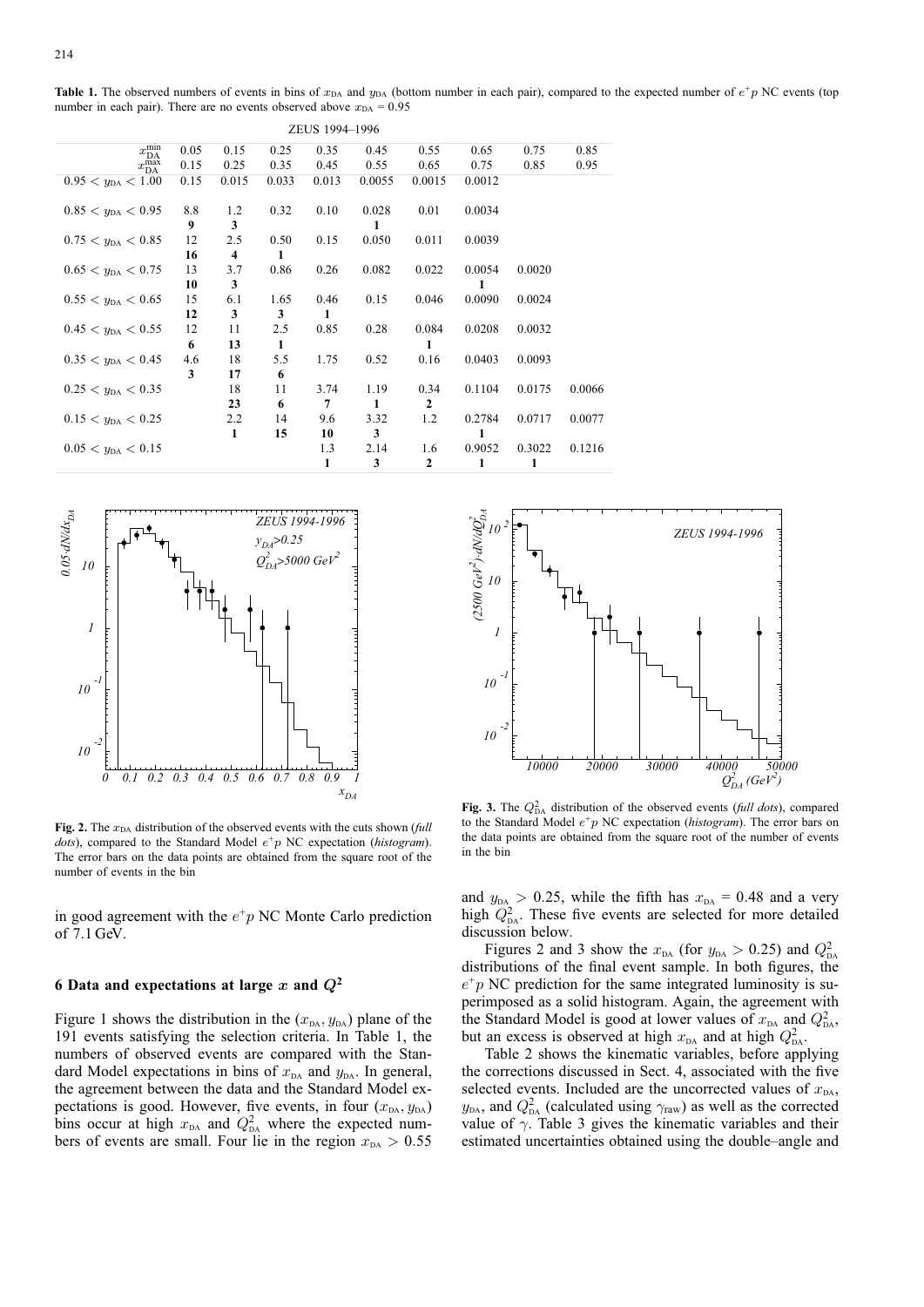Table 2. Measured variables for the five events selected as described in the text. The first row shows the date the event was acquired. The following rows indicate the quantities defined in equations 7 and 8, followed by the energy and angle of the scattered positron. The values of  $x$ ,  $y$ , and  $Q^2$  calculated from  $\gamma_{\text{raw}}$  and  $\theta_e$  are shown next. The last row shows the  $\gamma$  angle

| ZEUS 1994-1996                                         |              |                |                |                |                |  |  |
|--------------------------------------------------------|--------------|----------------|----------------|----------------|----------------|--|--|
| Event Date                                             | $11$ -Oct-94 | $03-Nov-95$    | $12$ -Sep-96   | $12$ -Oct-96   | $21-Nov-96$    |  |  |
| $E_t$ [GeV]                                            | 123.         | 217.           | 193.           | 204.           | 187.           |  |  |
| $p_t$ [GeV]                                            | 8.9          | 8.2            | 2.9            | 2.2            | 10.2           |  |  |
| $E - p_Z$ [GeV]                                        | 47.8         | 53.2           | 49.7           | 50.2           | 49.1           |  |  |
| $E_q$ [GeV]                                            | 67.4         | 235.           | 270.           | 151.           | 276.           |  |  |
| $\gamma_{\rm raw}$                                     | $69.0^\circ$ | $28.1^{\circ}$ | $19.9^\circ$   | $40.7^\circ$   | $19.7^{\circ}$ |  |  |
| $E_e'$ [GeV]                                           | 324.         | 220.           | 149.           | 366.           | 134.           |  |  |
| $\theta_e$                                             | $11.9^\circ$ | $27.8^\circ$   | $39.3^\circ$   | $15.4^{\circ}$ | $41.1^{\circ}$ |  |  |
| $(x_{DA})_{raw}$                                       | 0.468        | 0.541          | 0.535          | 0.668          | 0.515          |  |  |
| $(y_{DA})_{raw}$                                       | 0.868        | 0.503          | 0.330          | 0.733          | 0.316          |  |  |
| $(Q_{DA}^2)_{raw}$ [10 <sup>4</sup> GeV <sup>2</sup> ] | 3.67         | 2.45           | 1.59           | 4.42           | 1.47           |  |  |
| $\gamma$                                               | $67.6^\circ$ | $26.7^\circ$   | $17.3^{\circ}$ | $38.6^\circ$   | $17.0^\circ$   |  |  |

**Table 3.** Kinematic variables for the five events selected as described in the text. The first six lines below the event dates show the double angle values and their estimated uncertainties. These include the r. m. s. errors as well as small contributions from the uncertainties associated with the correction procedure. The last block of six lines shows the kinematic variables reconstructed from the energy and the angle of the positron. These latter errors are dominated at present by systematic uncertainties associated with the positron energy measurement

|                                                           |           | ZEUS 1994-1996 |              |             |           |
|-----------------------------------------------------------|-----------|----------------|--------------|-------------|-----------|
| Event Date                                                | 11-Oct-94 | 03-Nov-95      | $12$ -Sep-96 | $12-Oct-96$ | 21-Nov-96 |
| $x_{DA}$                                                  | 0.480     | 0.570          | 0.617        | 0.709       | 0.597     |
| $\delta x_{\rm DA}$                                       | 0.035     | 0.029          | 0.054        | 0.034       | 0.053     |
| $y_{DA}$                                                  | 0.865     | 0.490          | 0.299        | 0.721       | 0.285     |
| $\delta y_{\rm DA}$                                       | 0.008     | 0.010          | 0.017        | 0.008       | 0.017     |
| $Q_{DA}^2$ [10 <sup>4</sup> GeV <sup>2</sup> ]            | 3.75      | 2.52           | 1.66         | 4.61        | 1.54      |
| $\delta Q_{\rm Da}^2$ [10 <sup>4</sup> GeV <sup>2</sup> ] | 0.26      | 0.07           | 0.05         | 0.16        | 0.04      |
| $x_{e}$                                                   | 0.525     | 0.536          | 0.562        | 0.605       | 0.443     |
| $\delta x_e$                                              | 0.048     | 0.048          | 0.102        | 0.060       | 0.063     |
| $y_e$                                                     | 0.854     | 0.505          | 0.319        | 0.752       | 0.350     |
| $\delta y_e$                                              | 0.018     | 0.024          | 0.039        | 0.021       | 0.032     |
| $Q_e^2$ [10 <sup>4</sup> GeV <sup>2</sup> ]               | 4.05      | 2.44           | 1.62         | 4.10        | 1.40      |
| $\delta Q_e^2$ [10 <sup>4</sup> GeV <sup>2</sup> ]        | 0.31      | 0.11           | 0.09         | 0.30        | 0.07      |

electron methods. The uncertainties have been estimated from the resolutions in  $\gamma$  and  $\theta_e$ , as well as estimates of the systematic uncertainty in the  $\gamma$ –correction procedure discussed in Sect. 4. The quoted r. m. s. errors on the electron variables include the uncertainty in  $\theta_e$ , the calorimeter energy resolution, the uncertainty associated with the calorimeter nonlinearity, and the uncertainty on corrections applied for inactive material and nonuniformities. Though  $\theta_e$  is used in both the DA and electron methods, it makes only a small contribution to each error. Hence the errors on the two measurements are essentially independent.

All events listed in Tables 2 and 3, except the first, have a track matching the electromagnetic shower of the scattered positron in the calorimeter. In these events, the positron track momentum is consistent with the calorimeter energy within measurement errors<sup>4</sup>. The first event (11-Oct-94) has a positron candidate at too small an angle to produce an observable track in the  $CTD<sup>5</sup>$  We show event displays of the first two events in Figs. 4 and 5.

The five events have clean, well-identified and isolated positrons and jets in the final state. None lie close to any of the selection cuts described in the previous section. For these events, the scattering angles and energies of the final state positrons and jets are measured with good precision, making it unlikely that resolution smearing has moved any of these events from low  $Q^2$  to the measured  $Q_{DA}^2$ .

Initial state radiation (ISR) from the incoming positron, where the radiated photon escapes through the rear beam hole, is a possible source of uncertainty in the determination of the event kinematics. Since ISR affects the DA and electron variables differently, it is possible to estimate the energy  $E_{\gamma}$  of the radiated photon. For each of the five events,  $E_{\gamma}$ is consistent with zero within resolution and the measured values of  $E - p_Z$  limit  $E_\gamma \lesssim 3$  GeV.

#### **7 Background estimation**

Potential backgrounds to  $e^+p$  DIS events at large x and y are those processes which yield an isolated positron or electron of high transverse energy, or a photon or  $\pi^0$  which could be misidentified as a scattered positron. The latter event class contributes predominantly to the background of events in which the positron is very forward ( $\theta_e \lesssim 17.2°$ ) and no track

<sup>4</sup> It should be noted that the positron energies in Table 2 are so large that the tracking error does not allow an unambiguous determination of the particle charge

<sup>&</sup>lt;sup>5</sup> There are hits in the innermost layer of the CTD, aligned in azimuth with this positron candidate. However, the hits are too few to qualify as a track according to our standard criteria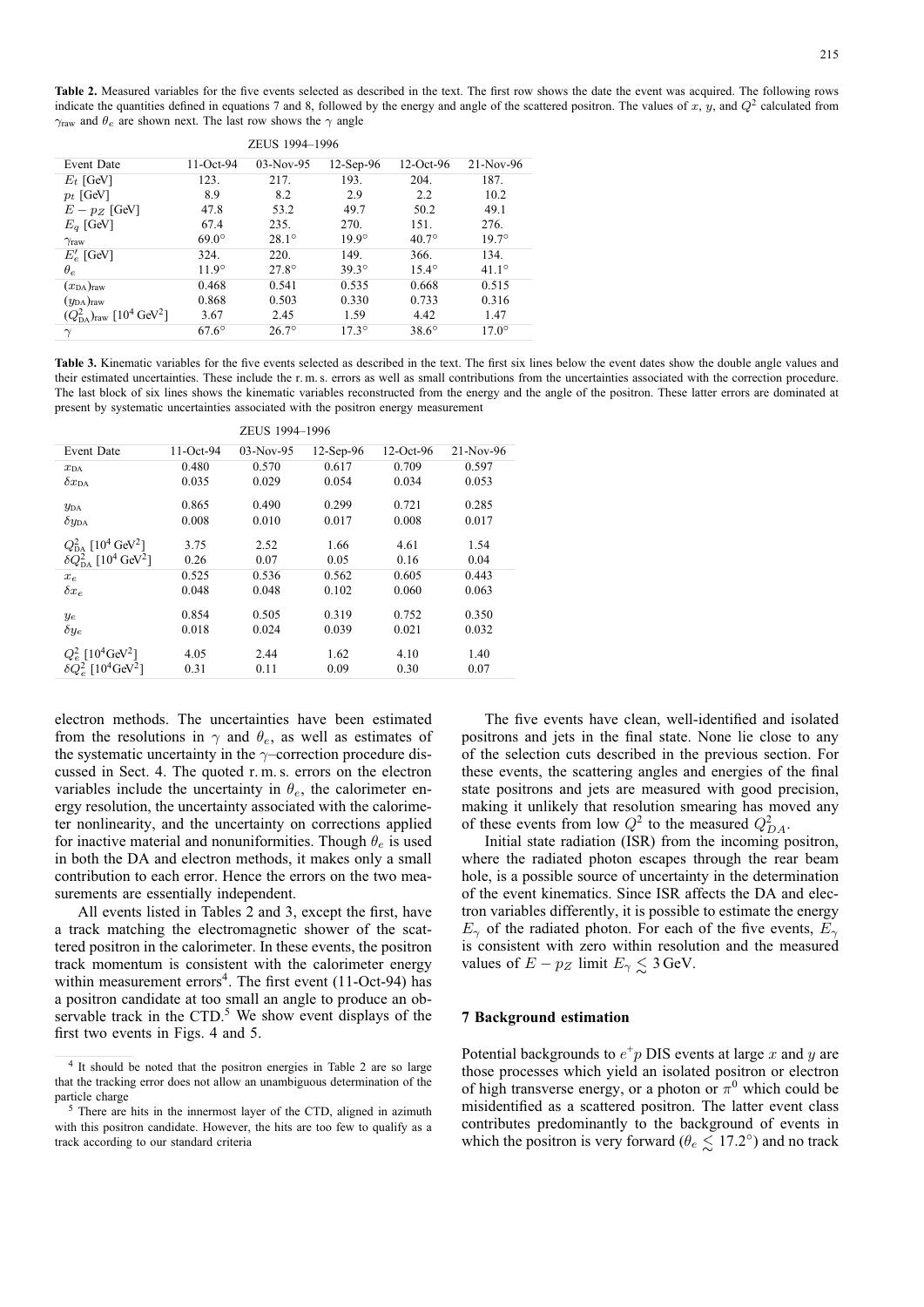

**Fig. 4.** A display of the high  $Q^2$  event recorded on 11-Oct-94. The top right part shows the ZEUS inner tracking system and the calorimeter. The filled rectangles in the calorimeter denote energy deposits which are above the noise thresholds described in the text (cf. Sect. 3.1). The bottom right display shows a projection onto a plane perpendicular to the beam axis, where only BCAL energy deposits are shown. The left part of the figure shows the calorimeter transverse energy deposits. This display demonstrates that the scattered positron is well isolated

information is available for the positron candidate (e.g. the first event in Tables 2 and 3). At larger angles, photon conversions in inactive material between the interaction point and the CTD can also mimic positron candidates with matching tracks, but this effect, which is included in the detector simulation, is much smaller.

In the following, we describe the physical processes studied as possible sources of background. Limits are quoted at 90% confidence level.

- **–** Prompt photon photoproduction ( $\gamma p \to \gamma X$ ) has been studied using herwig. We generated an event sample with the final state photon transverse momentum exceeding 20 GeV. The cross section is 1.6 pb, of which 86% (14%) is due to direct (resolved) photoproduction. The observed cross section due to this process in the region  $x_{DA} > 0.45$  and  $y_{DA} > 0.25$  is 0.28 fb (0.006 events).
- $-$  Photoproduction of high  $E_t$  jets can contribute to the background if a jet is misidentified as a positron. Using herwig, we have generated event samples for both direct and resolved processes which include heavy quark production and decay. In these samples, no event satisfies the selection criteria for  $x_{DA} > 0.45$  and  $y_{DA} > 0.25$ , providing an upper limit of 1.8 fb (0.04 events).
- **–** QED Compton scattering  $(ep \rightarrow e\gamma X)$  could produce background if one of the electromagnetic showers is not recognized as such. Monte Carlo studies show that this probability is negligible, with an upper limit on the con-

tribution to the observed cross section of 0.2 fb (0.004 events).

- $\sim$  Two photon production of lepton pairs ( $\gamma \gamma \rightarrow \ell \ell$ ) was studied using zLPAIR. No events from the process  $\gamma \gamma \rightarrow$  $e^+e^-$  were found after the selections. For  $\gamma\gamma \rightarrow \tau^+\tau^-$ , where one  $\tau$  decays via  $\tau \to e\nu$ , the quantity  $E - p_Z$  as well as the electron transverse energy are typically much lower than for high  $Q^2$  NC events. We obtain the upper limit on the contribution to the observed cross section of 0.1 fb (0.002 events).
- **–** Leptonic decays of W bosons have been studied using a Monte Carlo sample generated with epvec. The total cross section for production of  $W^{\pm}$  bosons and their subsequent decay via  $W \rightarrow e \nu_e$  is approximately 0.1 pb. The final state contains a (anti)neutrino with high transverse momentum (of order 40 GeV), which typically results in large missing  $E-p_Z$  (as well as  $p_t$ ). We estimate the accepted cross section for this process to be less than 0.5 fb (0.01 events). Decays of the neutral boson,  $Z^0 \rightarrow e^+e^-$ , are rejected by the cut on two electromagnetic clusters and are expected to contribute a negligible background.

The estimated cross sections from these background sources are listed in Table 4 along with the  $e^+p$  NC cross section. The backgrounds are much smaller than the DIS signal in the region of interest, and are neglected.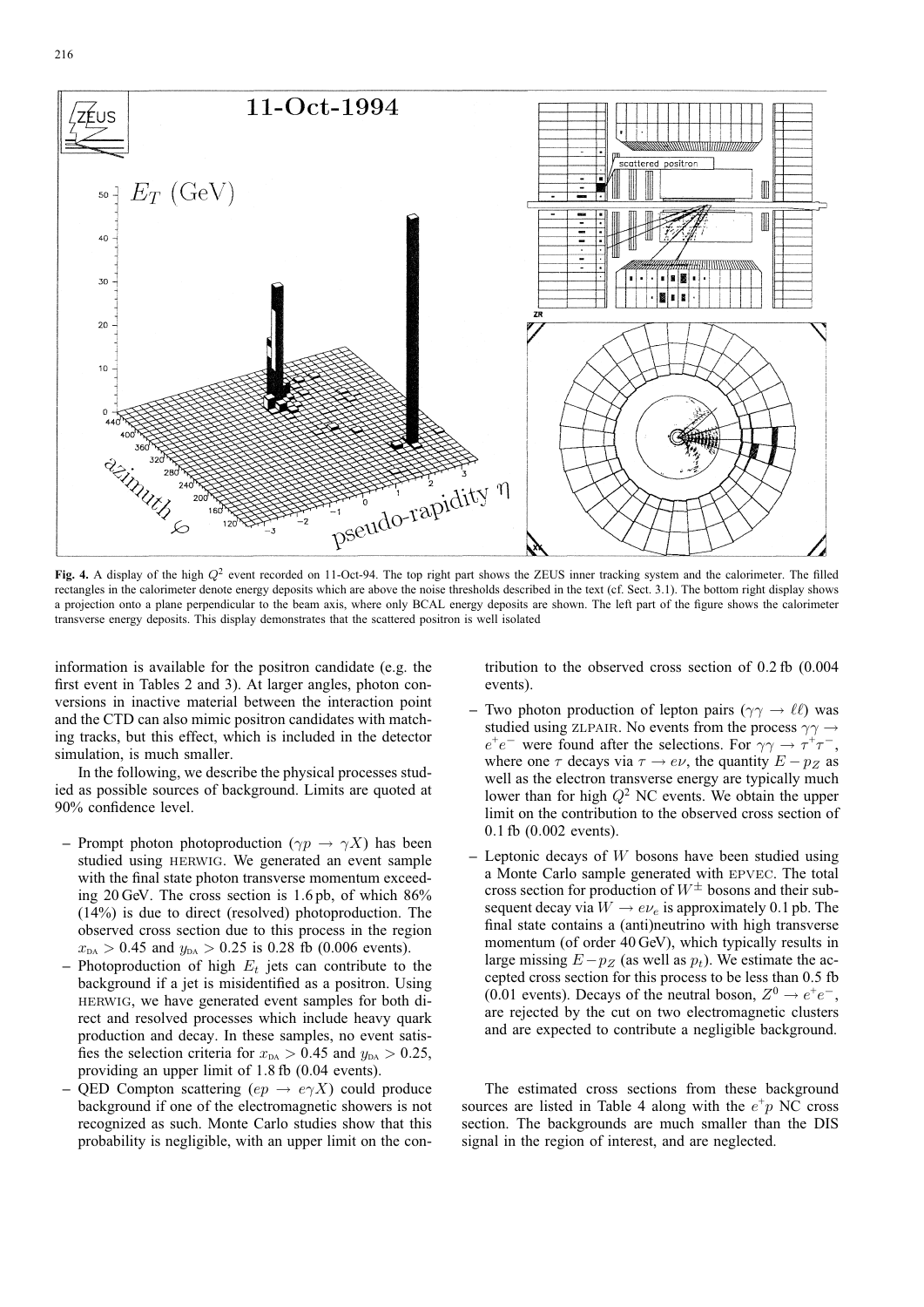

**Fig. 5.** A display of the high  $Q^2$  event recorded on 03-Nov-95. The description of the display is identical to the previous figure. However, for this event the positron polar angle  $\theta_e$  is large enough to be in the CTD acceptance

**Table 4.** Expected cross sections for different background processes in the regions ( $x_{DA} > 0.45$ ,  $y_{DA} > 0.25$ ) and ( $x_{DA} > 0.55$ ,  $y_{DA} > 0.25$ ). The expected numbers of background events are obtained by multiplying these cross sections with the integrated luminosity of 0.02  $\text{fb}^{-1}$ . The quoted limits are at 90% CL. Shown for comparison in the last row are the cross sections expected for  $e^+p$  NC events

| Background                          | cross section [fb] |                 |  |  |
|-------------------------------------|--------------------|-----------------|--|--|
| Process                             | $x_{DA} > 0.45$    | $x_{DA} > 0.55$ |  |  |
| $\gamma p \to \gamma X$             | 0.28               | 0.28            |  |  |
| $\gamma p \rightarrow$ dijets       | < 1.8              | < 1.8           |  |  |
| $ep \rightarrow e \gamma X$         | ${}< 0.2$          | ${}_{0.2}$      |  |  |
| $\gamma\gamma \rightarrow \ell\ell$ | < 0.1              | < 0.1           |  |  |
| $W\to e\nu$                         | ${}< 0.5$          | ${}< 0.5$       |  |  |
| Expected NC DIS                     | 165                | 46              |  |  |

### **8 Uncertainties of the Standard Model predictions**

The predicted numbers of  $e^+p$  NC DIS events depend on (i) the measured luminosity, (ii) the electroweak parameters, (iii) electroweak radiative corrections, mainly due to initial state radiation (ISR), (iv) the quark densities in the relevant region of x and  $Q^2$  and (v) the Monte Carlo simulation of the detector. We now discuss the precision to which these quantities are known and describe the studies performed to determine the uncertainties of the predictions.

- **–** *Luminosity measurement*
	- The luminosity is measured to a precision of about 1.5 % using the ZEUS luminosity monitor. The recent 1996 running period has a larger uncertainty due to effects from beam satellite bunches. Also, the offline calibration

of the luminosity detector is not yet finalized. Including these uncertainties from recent data, the uncertainty for the full data sample is 2.3%.

**–** *Electroweak parameters*

The relevant electroweak parameters have been measured to high accuracy [6] and contribute a small uncertainty in the predicted cross section over the HERA kinematic range [28]. The HERACLES program calculates NC DIS cross sections to first order using input values for the Fermi constant  $G_{\mu}$ ,  $M_Z$ , the top mass  $m_t$ , and the Higgs mass. Varying  $M_Z = 91.187 \pm 0.007$  GeV and  $m_t = 180 \pm 12$  GeV within their experimental errors [6] changes the predicted cross section in the kinematic range reported in this paper by only 0.25%.

**–** *Radiative corrections*

The program  $HECTOR$  [29], which includes the effects of second order QED radiative corrections was used to check the cross sections computed using heracles. The differences were found to be about 1.5% for the integrated cross sections in the region  $x_{DA} > 0.5$  and  $y_{DA} > 0.25$ .

The luminosity monitor records data for all triggered events, and so measures directly, with an acceptance of about 30%, the ISR spectrum for accepted events. The experimental data are in quantitative agreement with the ISR spectrum calculated for the accepted sample.

Corrections due to initial state radiation convoluted with the experimental resolution, based on studies [30] made for lower values of  $x$ , produce uncertainties of less than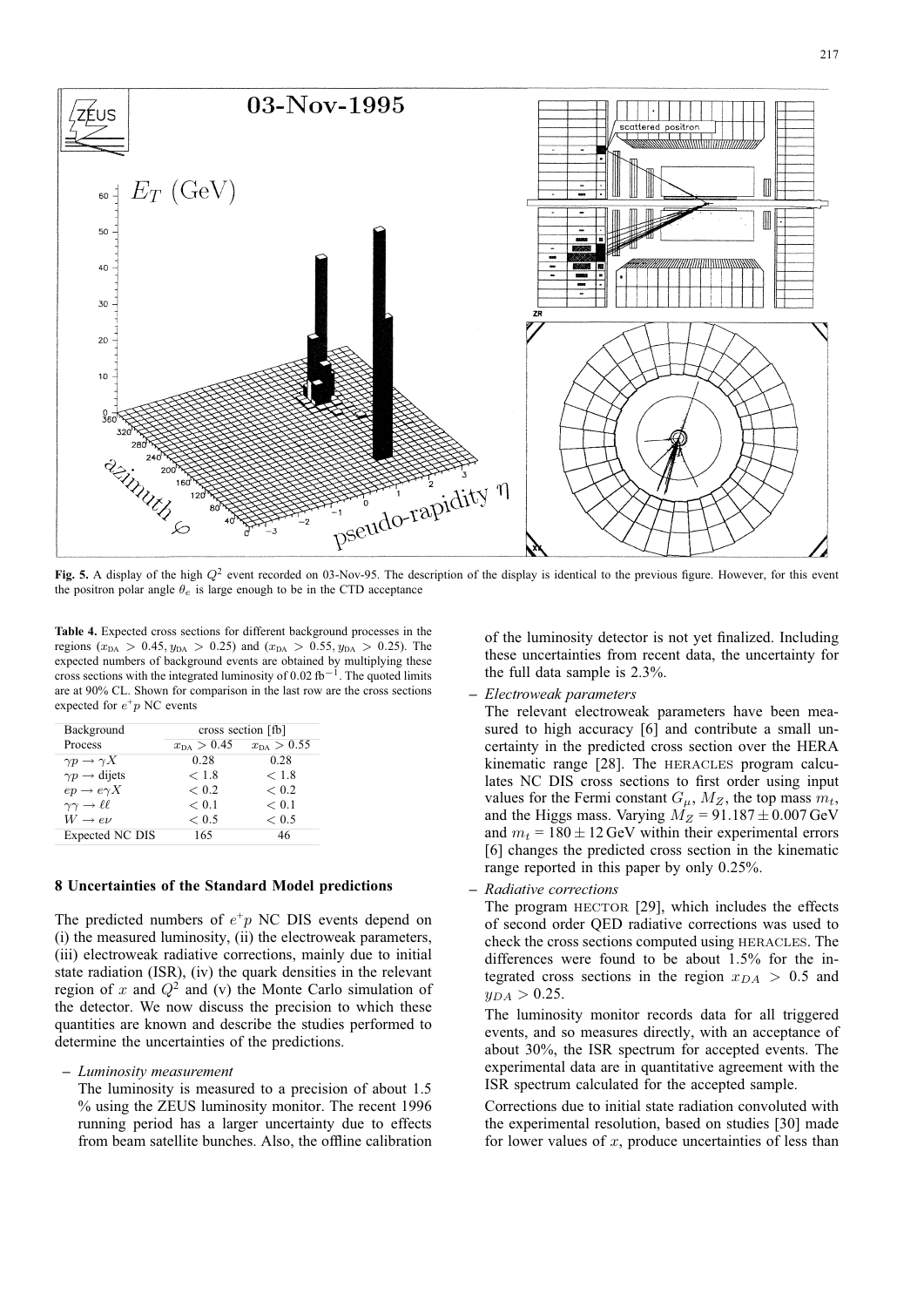2% in the accepted cross sections. This number is used as the estimate of the uncertainty due to radiative corrections.

**–** *Structure functions*

The least well known inputs to the predicted cross section in (2) are the structure functions. To estimate the uncertainty associated with parton densities, we performed a NLO QCD fit to fixed-target  $F_2$  lepton-proton data (with  $x > 0.1$ ) from the NMC [31], SLAC [32], and BCDMS [33] collaborations and  $xF_3$  and  $\overline{q}/xF_3$  results from the CCFR collaboration [9]. A complete treatment of statistical and correlated experimental systematic errors was included in the fit. The results of the fit are consistent with the MRSA [20] and CTEQ3 [34] parton density parameterizations up to  $Q^2$  of  $5 \times 10^4$ GeV<sup>2</sup>.

The fit was used to estimate the two largest uncertainties due to the structure functions: the experimental uncertainties and the uncertainty of the quark-gluon coupling,  $\alpha_s$ , used in the evolution to higher  $Q^2$ . The effects of experimental uncertainties in the fixed-target data result in a  $\pm$ 6.2% uncertainty in the integrated cross section at HERA for  $x > 0.5$  and  $y > 0.25$ . The uncertainty due to  $\alpha_s$  was estimated by varying the value of  $\alpha_s(M_Z)$  used in the QCD evolution from 0.113 to 0.123, which produces an uncertainty of  $\pm 1.9$ %. From the above studies, we take the overall uncertainty in the cross section due to structure function uncertainties to be  $\pm 6.5\%$  over the kinematic range of interest.

Other sources of uncertainty in the structure functions were found to be small. Changing the strange quark fraction in the QCD fit from 10% to 30% produced less than 0.1% change in the predicted cross section. Removing BCDMS data from the fit produced a change of only 1.7%. Removing data with  $W^2 = sy(1 - x)$  between 10 and 25 GeV<sup>2</sup> had no significant effect. Since the contribution of charm to the cross section for  $x > 0.5$  and  $y > 0.25$  is 0.5%, uncertainties in the charm quark mass and the charm evolution renormalization scale can be safely neglected.

As a cross check, the uncertainty of 6.5% was compared to the differences in cross section predicted by various parton density parameterizations. For example, a comparison of integrated cross sections predicted by the MRSA, CTEQ3, and GRV94 [35] parameterizations produces an r. m. s. of 2%. A comparison of the CTEQ4HJ parameterization [11] (which was tuned to the CDF high  $E_t$  jet cross section [10]) with the nominal CTEQ4 parameterization produced an increase in cross section of only 1.9%, demonstrating the small effect at HERA of a larger gluon density at high  $x$ . Finally, a crude estimate of the contributions from QCD corrections at higher than NLO can be estimated by comparing the cross sections predicted by the GRV94 LO and NLO parameterizations, which produced a cross section difference of only 1%.

Table 5 summarizes the structure function uncertainties as well as the cross checks which were performed.

– *Detector simulation*

To estimate the uncertainties in the expected event yields due to possible inaccuracies in the detector simulation, we made several modifications to the simulation to reflect un-

**Table 5.** Relative uncertainties in the integrated cross section for  $x > 0.5$ and  $y > 0.25$  due to variations in the structure functions. The top two entries represent the two dominant contributions to these uncertainties, and so provide the systematic error, shown in the third row,which is used in this paper. The remaining entries are cross checks that are not independent of the items in the first two rows

| Systematic errors                       |          |  |  |  |  |
|-----------------------------------------|----------|--|--|--|--|
| fixed-target experimental uncertainties | $+0.062$ |  |  |  |  |
| $0.113 < \alpha_s < 0.123$              | $+0.019$ |  |  |  |  |
| overall assumed r.m.s. uncertainty      | $+0.065$ |  |  |  |  |
|                                         |          |  |  |  |  |
| Cross checks                            |          |  |  |  |  |
| $10\% <$ strange fraction $< 30\%$      | < 0.001  |  |  |  |  |
| uncertainties in charm evolution        | < 0.005  |  |  |  |  |
| GRV94, MRSA, CTEO3 comparison           | $+0.020$ |  |  |  |  |
| GRV94 NLO versus LO                     | $+0.010$ |  |  |  |  |
| High- $x$ gluon (CDF inspired, CTEQ4HJ) | $+0.019$ |  |  |  |  |

**Table 6.** The observed and expected numbers of events above various  $Q_{DA}^2$ thresholds. The first two columns give  $Q_{DA}^{2*}$ , the lower limit on  $Q_{DA}^2$ , and  $N_{\text{obs}}$ , the number of observed events with  $Q_{\text{DA}}^2 > Q_{\text{DA}}^{2*}$ . The next two columns give  $\mu$ , the expected number of events with  $Q_{DA}^2 > Q_{DA}^{2*}$ , and  $\delta\mu$ , the uncertainty on  $\mu$ , which includes uncertainties in the cross section prediction as well as experimental uncertainties

|  | ZEUS 1994–1996 |
|--|----------------|
|--|----------------|

| $Q_{\rm DA}^{2*}$ [GeV <sup>2</sup> ] | $N_{\rm obs}(Q_{\rm D4}^2 > Q_{\rm D4}^{2*})$ | $\mu$ | $\delta\mu$ |
|---------------------------------------|-----------------------------------------------|-------|-------------|
| 5000                                  | 191                                           | 196.5 | ±9.87       |
| 10000                                 | 33                                            | 32.18 | $+2.04$     |
| 15000                                 | 12                                            | 8.66  | $\pm 0.66$  |
| 20000                                 | 5                                             | 2.76  | $\pm 0.23$  |
| 25000                                 | 3                                             | 1.01  | $\pm 0.09$  |
| 30000                                 | $\mathfrak{D}$                                | 0.37  | $\pm 0.04$  |
| 35000                                 | $\mathfrak{D}$                                | 0.145 | $\pm 0.013$ |

certainties in the overall calorimeter energy scale and in the simulation of the calorimeter and CTD response to positrons. The FCAL and BCAL energy scales were separately varied by  $\pm 3\%$ , our present estimate of this uncertainty. Each of the seven measured quantities used in the positron identification algorithm was varied by an amount consistent with the differences between the data and the nominal simulation. For the region  $x_{DA} > 0.55$  and  $y_{DA} > 0.25$ , the resulting uncertainty in the expected number of events is 4.4%.

We conclude that at the large  $x$  and  $Q^2$  values discussed in this paper the overall uncertainty of the number of events predicted within the Standard Model is 8.4%.

# **9 Comparison of data with Standard Model and significance of excess**

Table 1 compares the data with the  $e^+p \to e^+X$  expectations in bins of  $x_{DA}$  and  $y_{DA}$  for  $Q^2_{DA} > 5000 \text{ GeV}^2$ . There is very good agreement over the entire plane, except in the region of high  $x<sub>DA</sub>$  and  $y<sub>DA</sub>$ . The numbers of observed and expected events above various  $Q_{DA}^2$  thresholds are given in Table 6. The data agree well with the Standard Model predictions up to  $Q_{DA}^2$  of  $1.5 \times 10^4$  GeV<sup>2</sup>.

Fig. 6a shows the number of events with  $Q_{DA}^2 > Q_{DA}^{2*}$  as a function of  $Q_{DA}^{2*}$ . Figure 7a shows the number of events with  $y_{DA} > 0.25$  and with  $x_{DA} > x_{DA}^*$ , as a function of  $x_{DA}^*$ .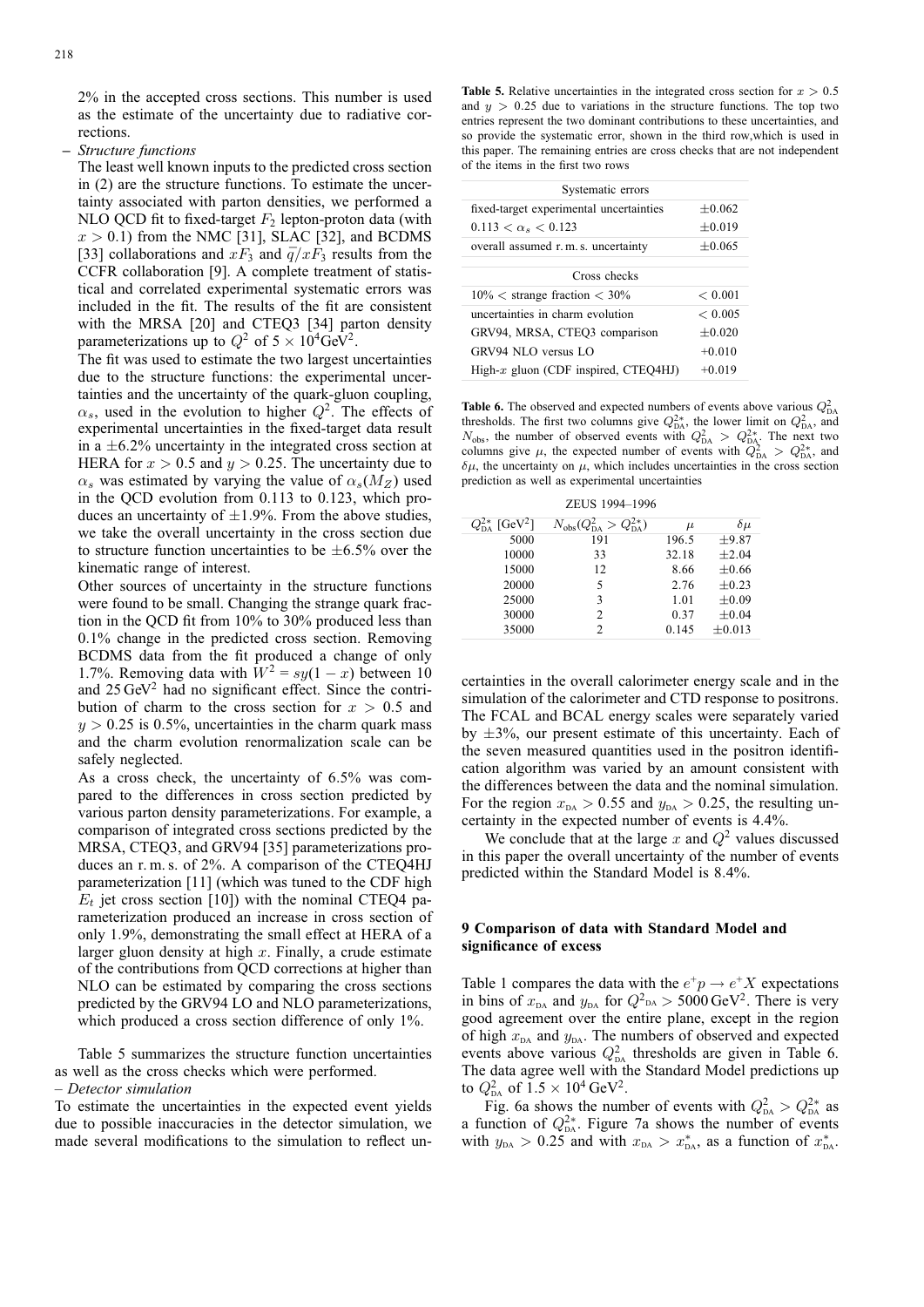

**Fig. 6.** In **a**, the *solid line* indicates the number of observed events with  $Q_{\text{DA}}^2 > Q_{\text{DA}}^{2*}$  as a function of  $Q_{\text{DA}}^{2*}$ . The *dotted line* indicates the number of events expected from  $e^+p$  NC DIS with  $Q_{DA}^2 > Q_{DA}^{2*}$ . In **b** is shown the Poisson probability (11) to observe at least as many events as were observed with  $Q_{DA}^2 > Q_{DA}^{2*}$  as a function of  $Q_{DA}^{2*}$ 



**Fig. 7.** In **a**, the *solid line* indicates the number of events observed with  $y_{\text{DA}} > 0.25$  and  $x_{\text{DA}} > x_{\text{DA}}^*$  as a function of  $x_{\text{DA}}^*$ . The *dotted line* indicates the number of expected  $e^+p$  NC DIS events with  $y_{DA} > 0.25$  and  $x_{DA} >$  $x_{\text{DA}}^*$ . In **b** is shown the Poisson probability (11) to observe at least as many events as were observed with  $x_{DA} > x_{DA}^*$  as a function of  $x_{DA}^*$ 

On each of the two plots, the  $e^+p$  NC DIS Monte Carlo expectation is shown as a dotted line.

We define the Poisson probability corresponding to the event numbers in Fig. 6a as

$$
\mathcal{P}(Q_{\text{DA}}^{2*}) = \sum_{n=N_{\text{obs}}}^{\infty} \frac{\mu^n}{n!} e^{-\mu} \tag{11}
$$

where  $N_{\text{obs}}$  is the number of observed events with  $Q_{\text{DA}}^2$  >  $Q_{\text{DA}}^{2*}$ , and  $\mu$  is the number of events expected from NC DIS in the same region. In Fig. 6b  $\mathcal{P}(Q_{DA}^{2*})$  is shown as a function of  $Q_{\text{DA}}^{2*}$ . The minimum probability of  $\mathcal{P}(Q_{\text{DA}}^{2*}) = 0.39\%$ (corresponding to 2.7 Gaussian standard deviations) occurs at  $Q_{DA}^2 = 3.75 \times 10^4 \,\text{GeV}^2$  where two events are observed

**Table 7.** Minimal Poisson probabilities associated with the  $x<sub>DA</sub>$  distributions for different  $y_{DA}$  cuts. The columns labelled  $\mathcal{P}_{min}(x_{DA}^*)$  and  $x_{DA}^*$  give the minimal probability and the cut on  $x<sub>DA</sub>$  where it occurs. The next two columns give  $N_{\text{obs}}$  and  $\mu$ , the number of events observed and the number expected with  $x_{DA} > x_{DA}^*$ . The column labelled  $P_{SM}$  gives the probability that a simulated  $e^+p$  Standard Model experiment yields a lower value of  $\mathcal{P}_{\text{min}}(x_{\text{DA}}^{*})$  than the one observed. All values are for  $Q_{\text{DA}}^{2} > 5000 \,\text{GeV}^{2}$ 

| ZEUS 1994-1996      |                                       |                   |                                                   |       |          |  |  |
|---------------------|---------------------------------------|-------------------|---------------------------------------------------|-------|----------|--|--|
| $y_{DA}$ range      | $\mathcal{P}_{\min}(x_{\text{DA}}^*)$ | $x_{\text{D}A}^*$ | $N_{\text{obs}}(x_{\text{DA}} > x_{\text{DA}}^*)$ | $\mu$ | $P_{SM}$ |  |  |
| $y_{\rm DA} > 0.05$ | 1.61%                                 | 0.708             | 4                                                 | 0.95  | $16.0\%$ |  |  |
| $y_{\rm DA} > 0.15$ | 2.57%                                 | 0.708             | 2                                                 | 0.25  | 23.0%    |  |  |
| $y_{DA} > 0.25$     | 0.60%                                 | 0.569             | $\overline{4}$                                    | 0.71  | 7.2%     |  |  |
| $y_{\rm DA} > 0.35$ | 3.38%                                 | 0.708             |                                                   | 0.034 | 26.6%    |  |  |
| $y_{DA} > 0.45$     | 1.32%                                 | 0.569             | 2                                                 | 0.17  | 12.7%    |  |  |
| $y_{\rm DA} > 0.55$ | 0.96%                                 | 0.708             |                                                   | 0.010 | $9.5\%$  |  |  |
| $y_{\rm DA} > 0.65$ | 0.50%                                 | 0.708             |                                                   | 0.005 | $5.0\%$  |  |  |

while  $0.091 \pm 0.010$  are expected. If the expected number of events is increased by its error,  $\mathcal{P}(Q_{DA}^{2*})$  increases to 0.47%.

We have performed a similar analysis of the  $x<sub>DA</sub>$  spectrum in the region  $y_{DA} > 0.25$ . The probability  $\mathcal{P}(x_{DA}^*)$  is shown as a function of  $x_{\text{DA}}^*$  in Fig. 7b. Here the minimum value  $P(x_{\text{DA}}^*) = 0.60\%$  (corresponding to 2.5 Gaussian standard deviations) occurs at  $x_{\text{DA}}^* = 0.57$  where four events are observed and  $0.71 \pm 0.06$  are expected. If the expected number of events is increased by its error,  $\mathcal{P}(x_{\text{DA}}^*)$  increases to 0.79%. The corresponding results for different  $y_{DA}$  cuts appear in Table 7.

To gauge the significance of these probabilities, one must consider that it is possible to observe a statistical fluctuation above *any*  $Q_{DA}^{2*}$  or  $x_{DA}^{*}$  within the region studied. We generated a large ensemble of simulated experiments according to Standard Model assumptions, each with a luminosity of 20.1  $pb^{-1}$  and asked how often an experiment would have a probability  $\mathcal{P}(Q_{DA}^{2*}) < 0.39\%$  for *any*  $Q_{DA}^{2*}$ . The resulting probability to find such a fluctuation was 6.0%. Similarly, we determined that the probability for an experiment to have  $P(x_{\text{DA}}^*)$  < 0.60% in the region  $y_{\text{DA}} > 0.25$  for *any*  $x_{\text{DA}}$  was 7.2%. The same analysis was applied for other  $y_{DA}$  cuts and the results appear in Table 7.

Finally, we have performed a statistical analysis which computes a probability for the two–dimensional distribution of the events in the  $(x_{DA}, y_{DA})$  plane (with  $Q_{DA}^2 > 5000 \,\text{GeV}^2$ ). Here the data from each simulated experiment were binned as in Table 1. Over a given region  $\mathcal R$  of the  $(x_{DA}, y_{DA})$  plane, which is defined as a subset of the bins shown in Table 1, we compute the likelihood for a given experiment as

$$
\mathcal{L}_{\mathcal{R}} = \prod_{i \in \mathcal{R}} e^{-\mu_i} \frac{\mu_i^{N_i}}{N_i!},
$$

where  $N_i$  is the number of events observed and  $\mu_i$  is the number of events expected in bin i. For region  $\mathcal{R}$ , we denote by  $\mathcal{L}_{\mathcal{R}}^{\text{obs}}$  the value of  $\mathcal{L}_{\mathcal{R}}$  obtained from the data.

Using the ensemble of simulated experiments, we determined the probability that  $\mathcal{L}_{\mathcal{R}} < \mathcal{L}_{\mathcal{R}}^{\text{obs}}$  for several choices of the region  $\mathcal R$ . If  $\mathcal R$  is the entire  $(x_{DA}, y_{DA})$  plane, the probability that  $\mathcal{L}_{\mathcal{R}} < \mathcal{L}_{\mathcal{R}}^{\text{obs}}$  is 7.8%. If  $\mathcal{R}$  consists of the entire  $(x_{DA}, y_{DA})$  plane, *except for*  $x_{DA} > 0.55$  and  $y_{DA} > 0.25$ , the probability that  $\mathcal{L}_R < \mathcal{L}_R^{\text{obs}}$  is 50.2%, indicating that the data are in good agreement with the Standard Model in this